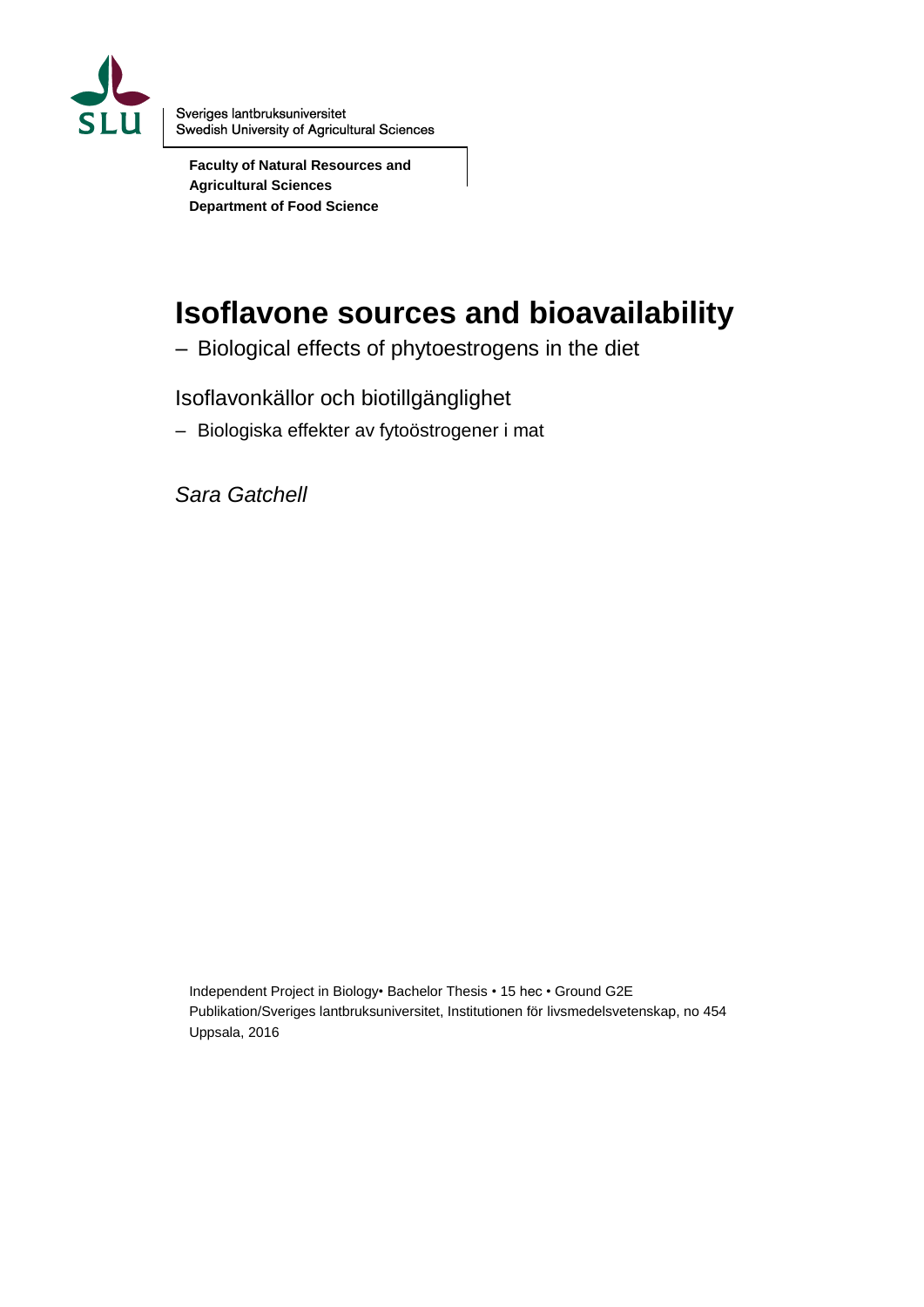### **Isoflavone sources and bioavailability**

– Biological effects of phytoestrogens in the diet

#### **Isoflavonkällor och biotillgänglighet**

– Biologiska effekter av fytoöstrogener i mat

### *Sara Gatchell*

**Supervisor:** Kristine Koch, Department of Food Science, SLU **Examiner:** Lena Dimberg, Department of Food Science, SLU

**Credits:** 15 hec **Level:** Ground G2E **Course title:** Independent Project in Biology – Bachelor 3URMHFW **Course code:** EX0689 Programme/education: AgrLFXOXUDO3URUDPPbbd Science

**Place of publication: Uppsala Year of publication:** 2016 **Title of series:** Publikation/Sveriges lantbruksuniversitet, Institutionen för livsmedelsvetenskap **Series no:** 454 **Online publication:** http://stud.epsilon.slu.se

**Keywords:** Phytoestrogens; isoflavones; legumes; soy; milk; equol; daidzein; genistein; formononentin; biochanin A; content; hormone induced cancer; cardiovascular disease

**Sveriges lantbruksuniversitet Swedish University of Agricultural Sciences**

Faculty of Natural Resources and Agricultural Sciences Department of Food Science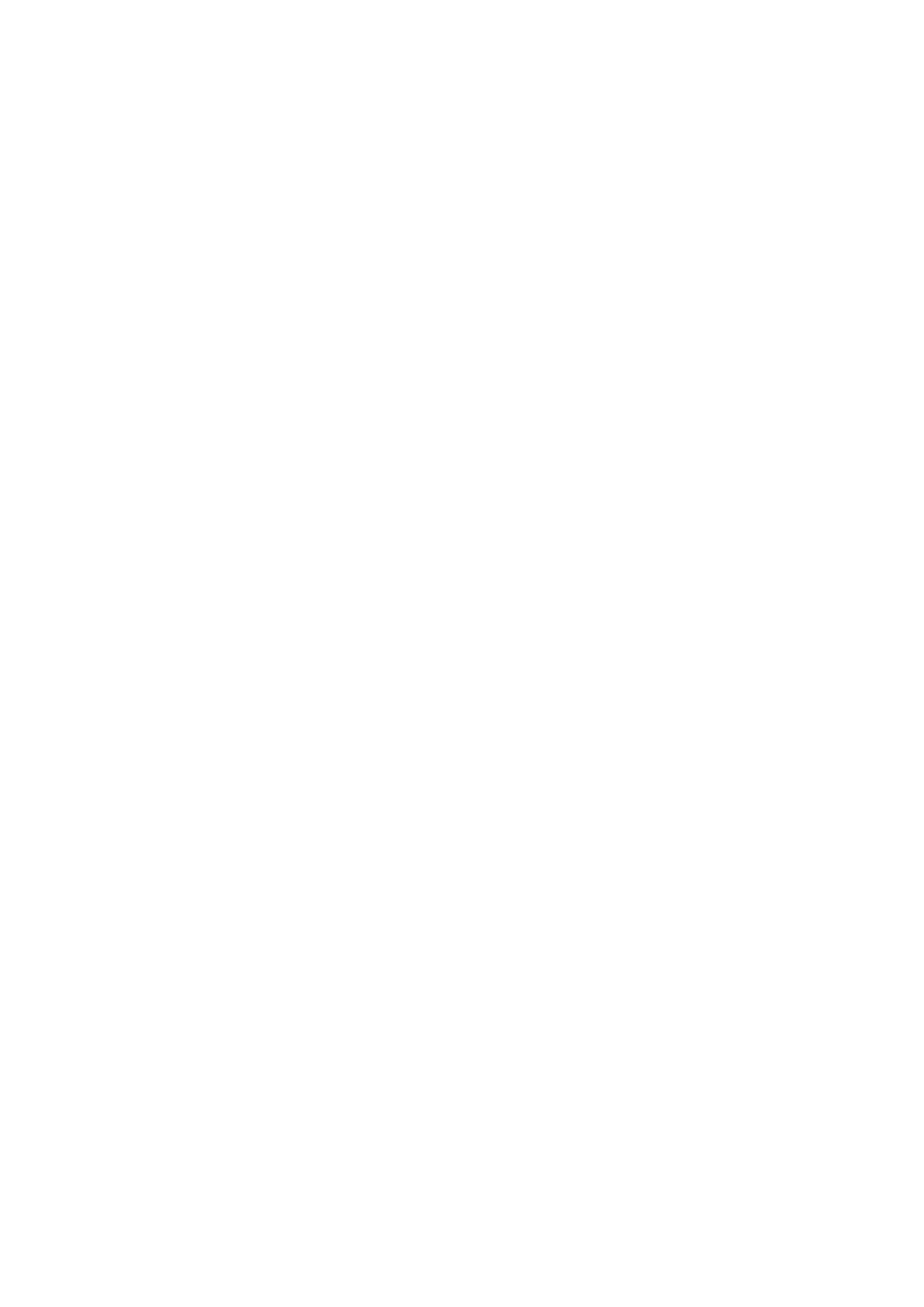### Abstract

Over the last couple of decades non-nutritional bioactive compounds from plants and their biological effects have received attention. Phytoestrogens, also called "plant estrogens", with their similar structure to estradiol, act with estrogenic effects when imbibed. The compounds that have received considerable interest are, among others, the Isoflavones, of which significant quantities can be found in most members of the family Leguminosae (*Fabaceae)*. Soy, a member of the leguminosae, is the main nutritional source to these phytoestrogenic isoflavones. Isoflavones are commonly consumed in East Asia but less so in the western world. It is highly suggested that the health effects of isoflavones are dependent on the consumer's ability to digest the substances. This article reviews these estrogen active, polyphenolic compounds present in soyand bovine milk for the comparison of isoflavone content, bioavailability, and isoflavone related health effects. The mechanisms are also reviewed. This is done for understanding the eventual importance of these phytoestrogens as a part of the diet, and why variation of sources may be of interest for parts of the population. Preliminary study shows phytoestrogen having a largely positive health effect. But only approximately 30-50% of the population are so called "equol-producers" and for the other half soy may not be an optimal isoflavone source and instead bovine milk may serve as an alternative and/or additional dietary source, as isoflavone metabolites have been traced in cow's milk.

Keywords: Phytoestrogens; isoflavones; legumes; soy; milk; equol; daidzein; genistein; formononentin; biochanin A; content; hormone induced cancer; cardiovascular disease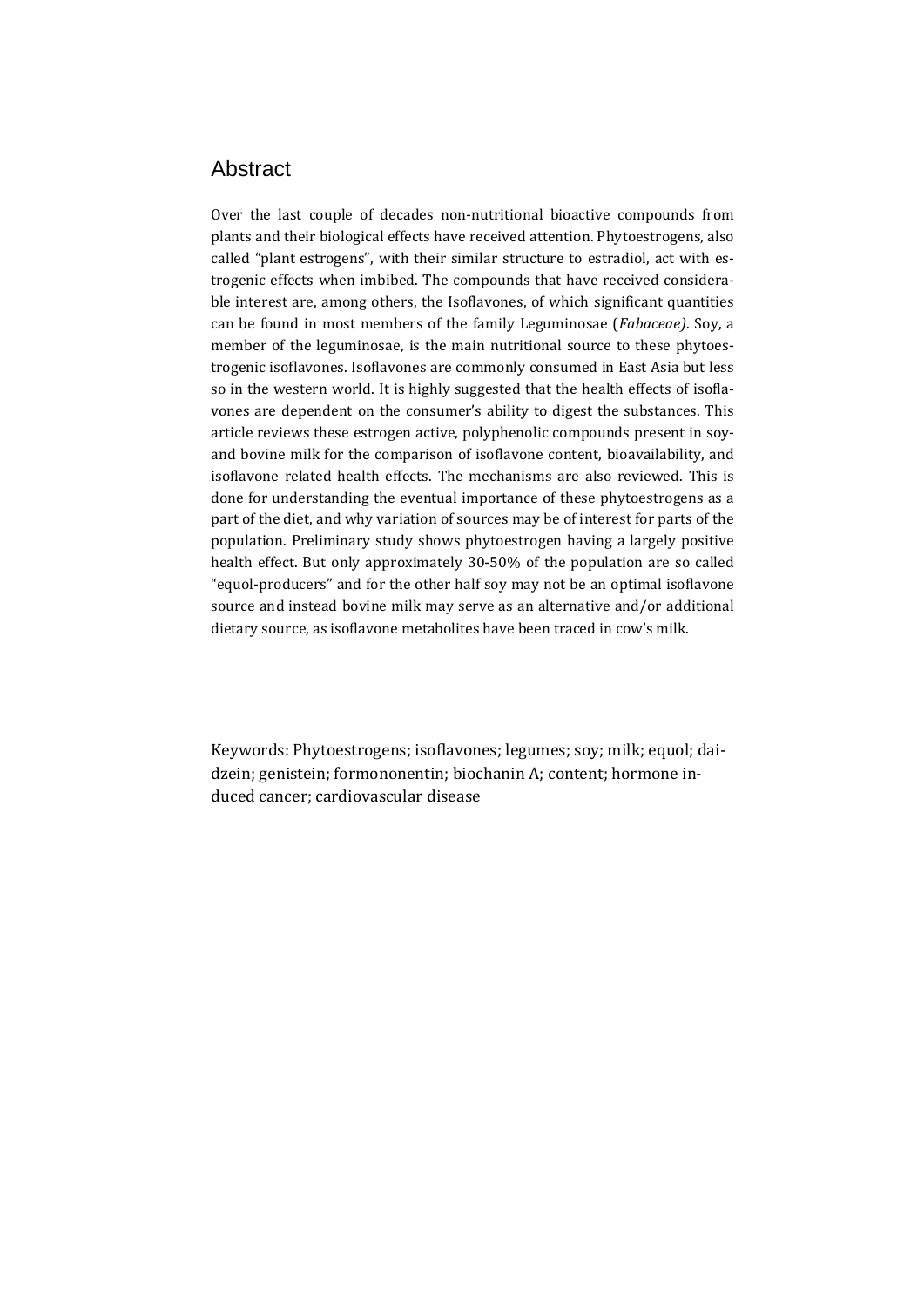## Sammanfattning

De senaste decennierna har det funnits ett ökat intresse för växters bioaktiva ämnen och biologiska effekt. Fytoöstrogen, eller "växtöstrogen", med liknande struktur som östradiol, verkar med likhet på kroppen som dess eget östrogen vid konsumtion. De kemiska föreningarna som det har intresserats mest för har bland annat varit isoflavonerna, vilka höga koncentrationer går att finna i växter från familjen Fabaceae. Soja är medlem i familjen och fungerar också som, för människan, den största nutritionella källan. Isoflavoner konsumeras i högre grad i Ostasien, jämfört med västvärlden. Det har föreslagits att isoflavonernas hälsoeffekter är i stark relation till konsumentens förmåga att bryta ner dessa ämnen till deras metaboliter, bland annat equol som har stark likhet med östradiol. Denna artikel sammanfattar dessa östrogenaktiva polyfenolers förekomst, hälsoeffekt och biotillgänglighet i soja- och komjölk. Mekanismer granskas också. Detta är gjort för att öka förståelsen kring varför det kan vara nödvändigt med fytoöstrogener i dieten och varför det eventuellt skulle vara viktigt med varierande källor till dessa. Vid en preliminär granskning verkar isoflavoners hälsoeffekter överlag vara positiva. Bara ca 30-50% av befolkningen kan producera equol från de isoflavoner som finns i soja, för den andra delen kanske soja trots allt inte är den optimala källan till isoflavoner utan istället kan kanske komjölk vara en alternativ källa. Detta då man har kunnat hitta nivåer av dessa isoflavonmetaboliter i mjölk.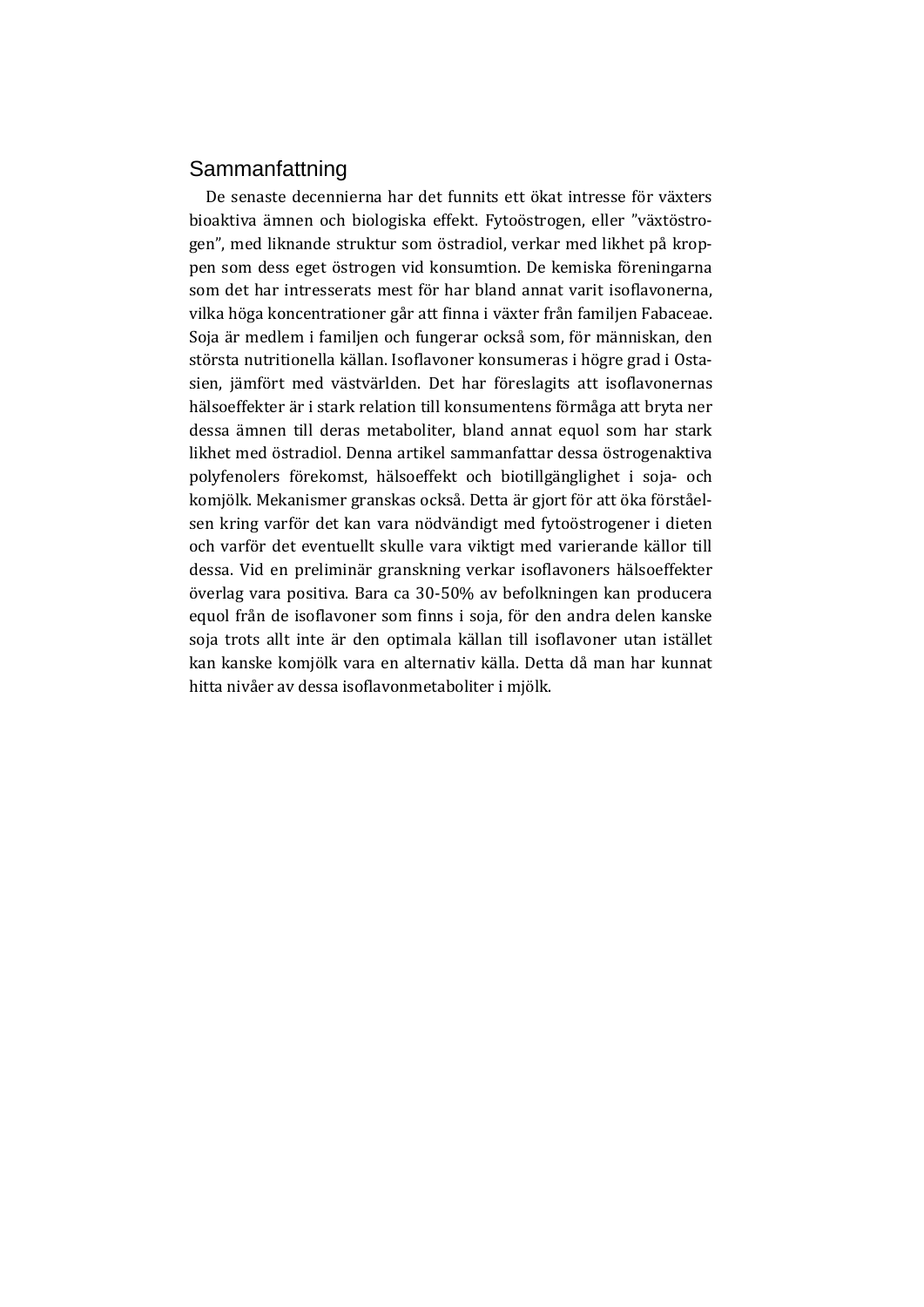# Abbreviations

**IF,** isoflavone

**IFA,** isoflavone aglycone

**IFG,** isoflavone glucosides

**ERα,** estrogen receptor alpha

**ERβ,** estrogen receptor beta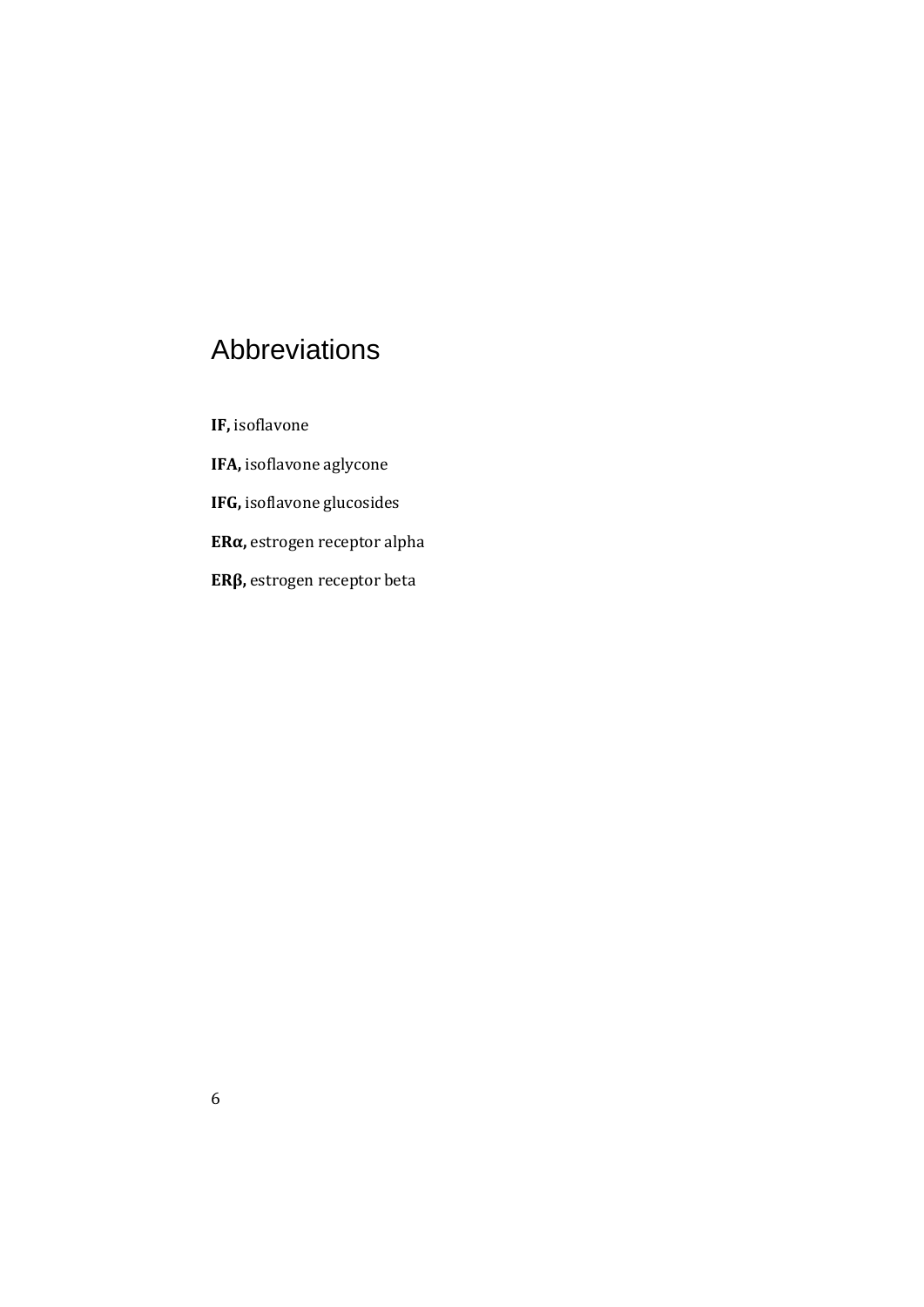# Table of contents

| 2.3 Chemical structure of the isoflavones in soy and clover 11      |  |
|---------------------------------------------------------------------|--|
| 3 Absorption, metabolism and mechanism of action  13                |  |
| 4 Occurrence of isoflavones and their metabolites in soymilk 17     |  |
| 5 Occurrence of isoflavones and their metabolites in cow's milk  19 |  |
| 6 Dietary intakes of phytoestrogens and isoflavones  21             |  |
|                                                                     |  |
|                                                                     |  |
|                                                                     |  |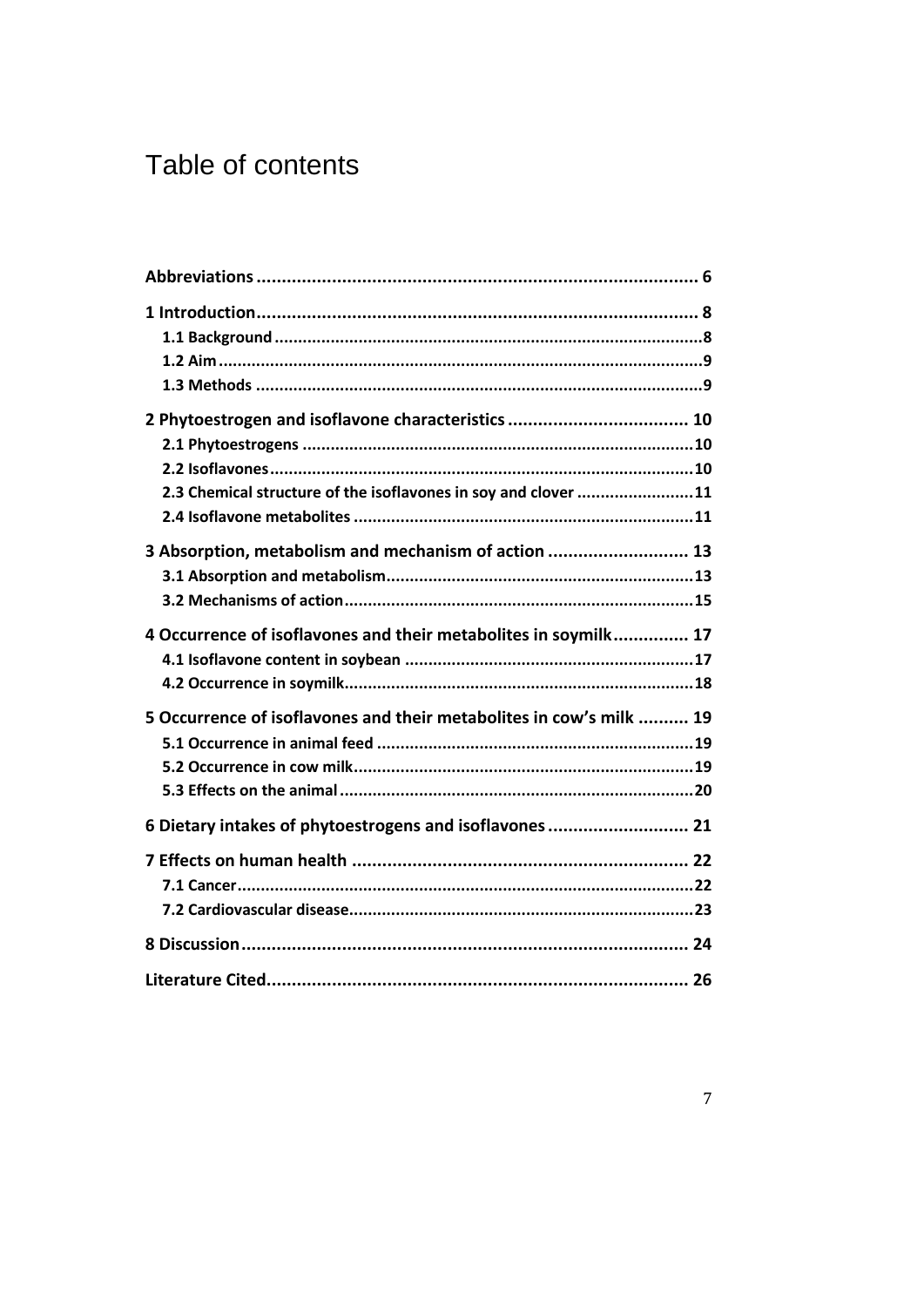# 1 Introduction

#### 1.1 Background

The soybean originates from China and has been a central part of the traditional East Asian diet. Hormone induced cancers such as colon cancer, breast cancer, prostate cancer, along with cardiovascular diseases and menopausal symptoms have historically been recorded to be fewer in East Asian populations compared to those in the western world (Adlercreutz et., al, 1997). Hence the association of soy being a health food might be possible. The health aspects may be many, likewise the reasons for consumption, such as the bean containing a large amount of unsaturated fatty acids including the essential fatty acid alpha-linolenic acid (He et., al, 2013). Soy also contains significant amounts of all the essential amino acids (Hoffman, 2004). Though more recently interest has fallen on other bioactive compounds, such as those with hormonal activity. One such group of compounds is called phytoestrogens. These "plant-hormones" exist in most plants in different variations, and work as part of the plants own defense mechanism. The most common phytoestrogens are isoflavones (IFs) (Lundh, 1990), a group of compounds that are mostly found in leguminous plants in the Asian diets and less so in the foods of the western world. Though milk based on the legume soy is becoming more popular in the western world as a substitute for its animal counterparts. Despite Euro-American/Asian differences in isoflavone consumption, high levels of these phytoestrogens can be found in animal feed all around the world. The effect of silage type on the IF content in milk may therefore be interesting. The content of IF in milk may even be important when the benefits of milk are discussed (Steinshamn et al., 2008). IFs are found in high concentrations in forage legumes, with high values reached in different types of clover, commonly used as silage. As legumes are nitrogen fixating through bacterial symbiosis they have become a popular organic alternative for nitrogen-binding in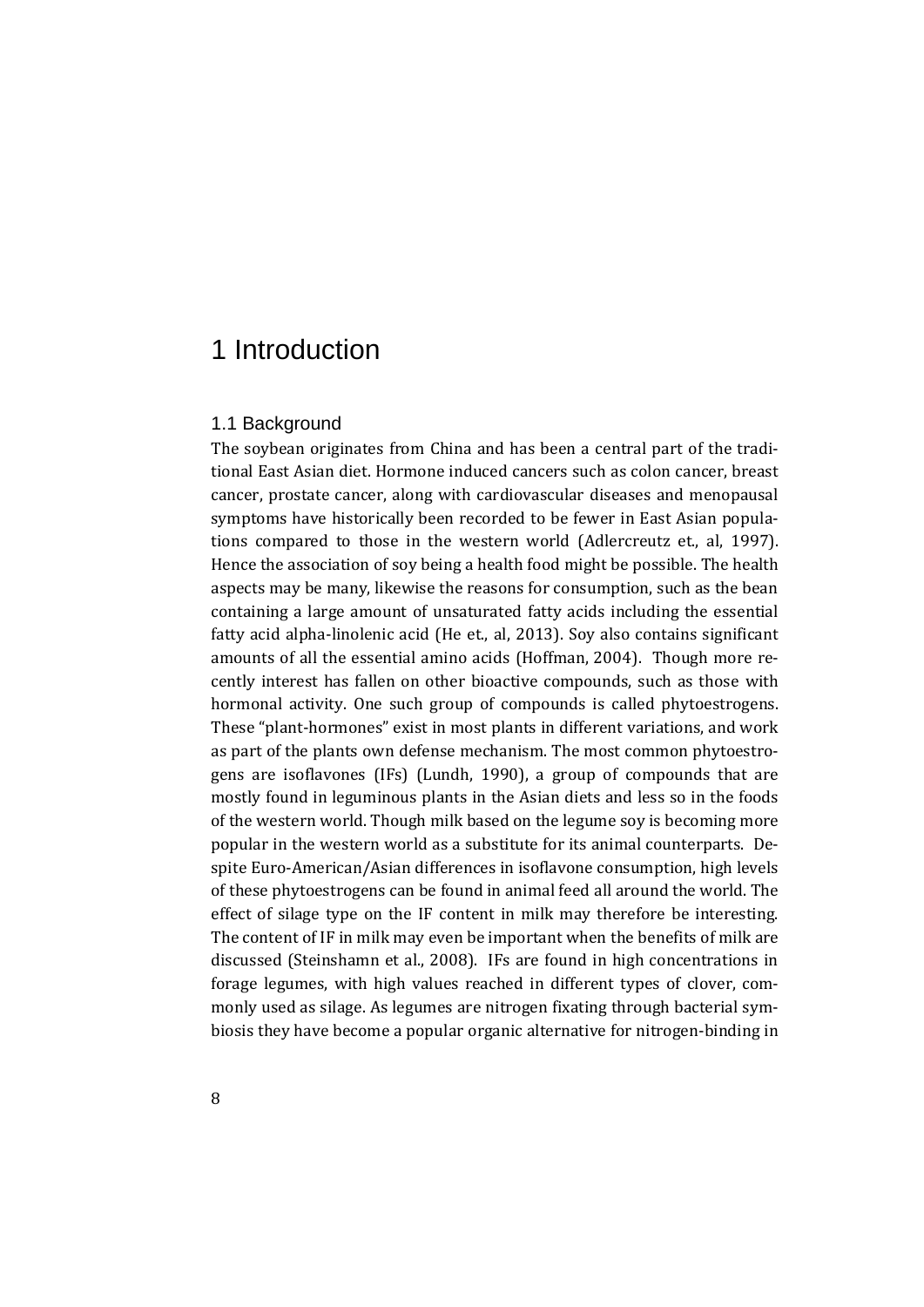soil, as to compared to synthetic fertilizers. The interest for forage legumes as animal feed has therefore increased (Santos-Buelga et al., 2011).

### 1.2 Aim

The aim of this report was to compare the content, bioavailability and health effects of IFs in soymilk and cow's milk in order to more generally illustrate the health effects and availability of IFs in human nutrition.

#### 1.3 Methods

This is a theoretical report based on information gathered from published scientific articles. There are many published articles regarding soy IFs and their concentrations in soy products, consumption and health benefits. Problematic areas during this work have been that, despite some research on the IF effect on animals, there has only recently been an interest in the IF content in animal products consumed by humans. The literature is therefore limited. Also research on the digestion of IF and mapping of the mechanism of action in the body is also lacking, possibly due to the supposedly wide spread action of the components. The United States Department of Agriculture (USDA), provides the most accessible on-line database for the IF content in different foodstuff.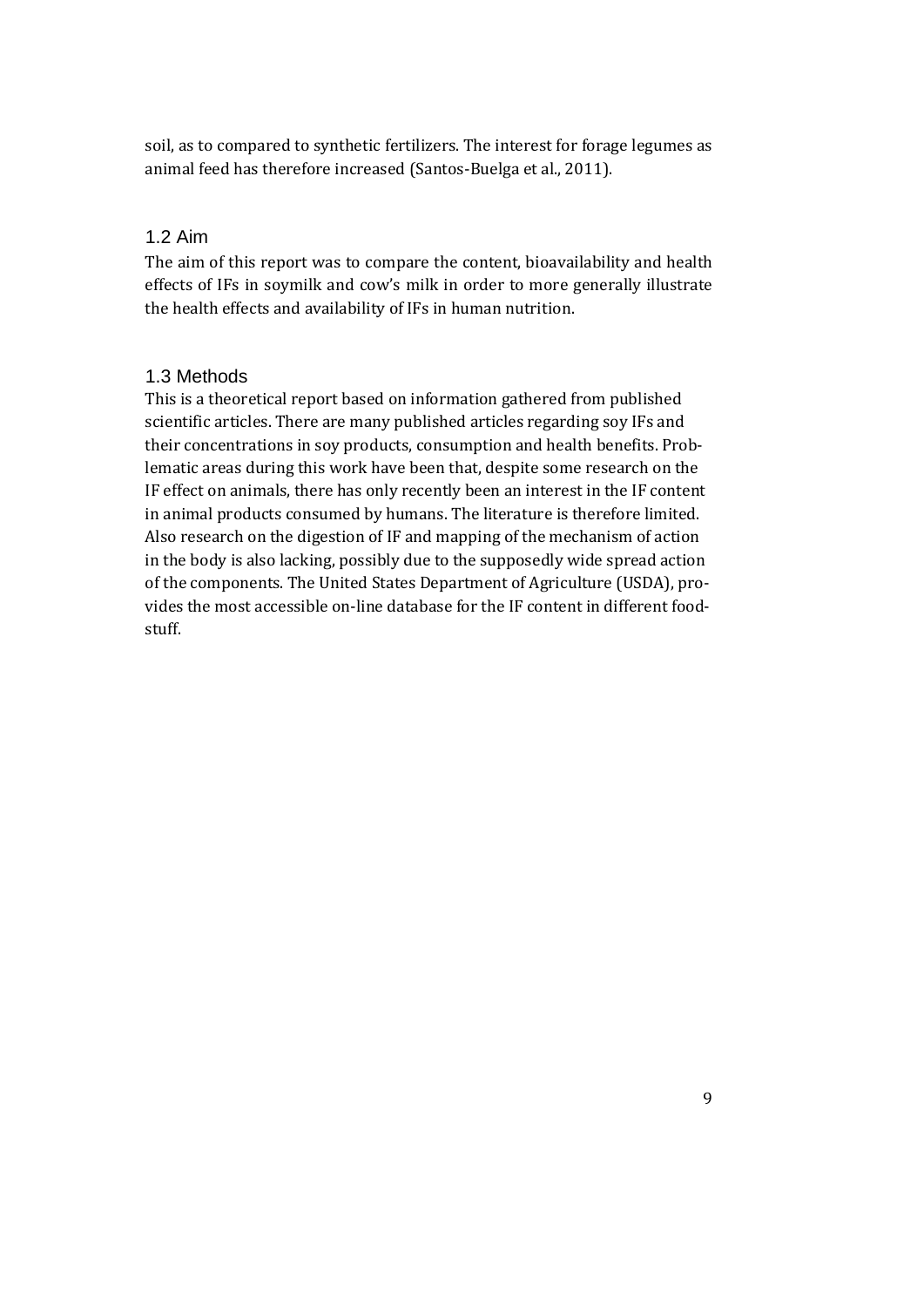# 2 Phytoestrogen and isoflavone characteristics

### 2.1 Phytoestrogens

Phytoestrogens are a group of naturally occurring, plant-derived compounds that have been shown to have estrogenic properties, binding to the estrogen receptors (ER) and modulating gene expression. They can be divided into three main classes: isoflavones (IFs), coumestans and lignans (Kurzer et. Al., 1997). Although all being non-steroidal they share remarkable resemblance in molecular structures and activity with mammalian estrogens, synthetic estrogens and anti-estrogens and can therefore bind to ERs (Duncan et al., 2003).

Phytoestrogens are found in most plant material, such as berries, grains, nuts and fruits (Patisaul, 2010). Coumestans have been found in many important types of forage, while the IFs are known to be present in red- and subterranean clover (Guggolz, 1961). In the plants they work as an antimicrobial defense to combat pathogens and in legumes the IFs are involved in the nitrogenfixating abilities, by stimulating the soil-microbe rhizobium to form nitrogenfixing root nodules (Subramanian et al., 2006). There are many peer-reviewed publications discussing the relationships between health impacts and phytoestrogen consumption and digestion, and the strongest relations have been seen in high IF consuming populations (Bakker, 2004).

#### 2.2 Isoflavones

Isoflavones and their derivatives are similar to 17-beta estradiol both in structure and function (Kleijn et al., 2002). See Figure 1 for a schematic description of the different IFs. They are a group of secondary plant metabolites belonging to the isoflavonoids, which in turn is a subgroup of the flavonoids.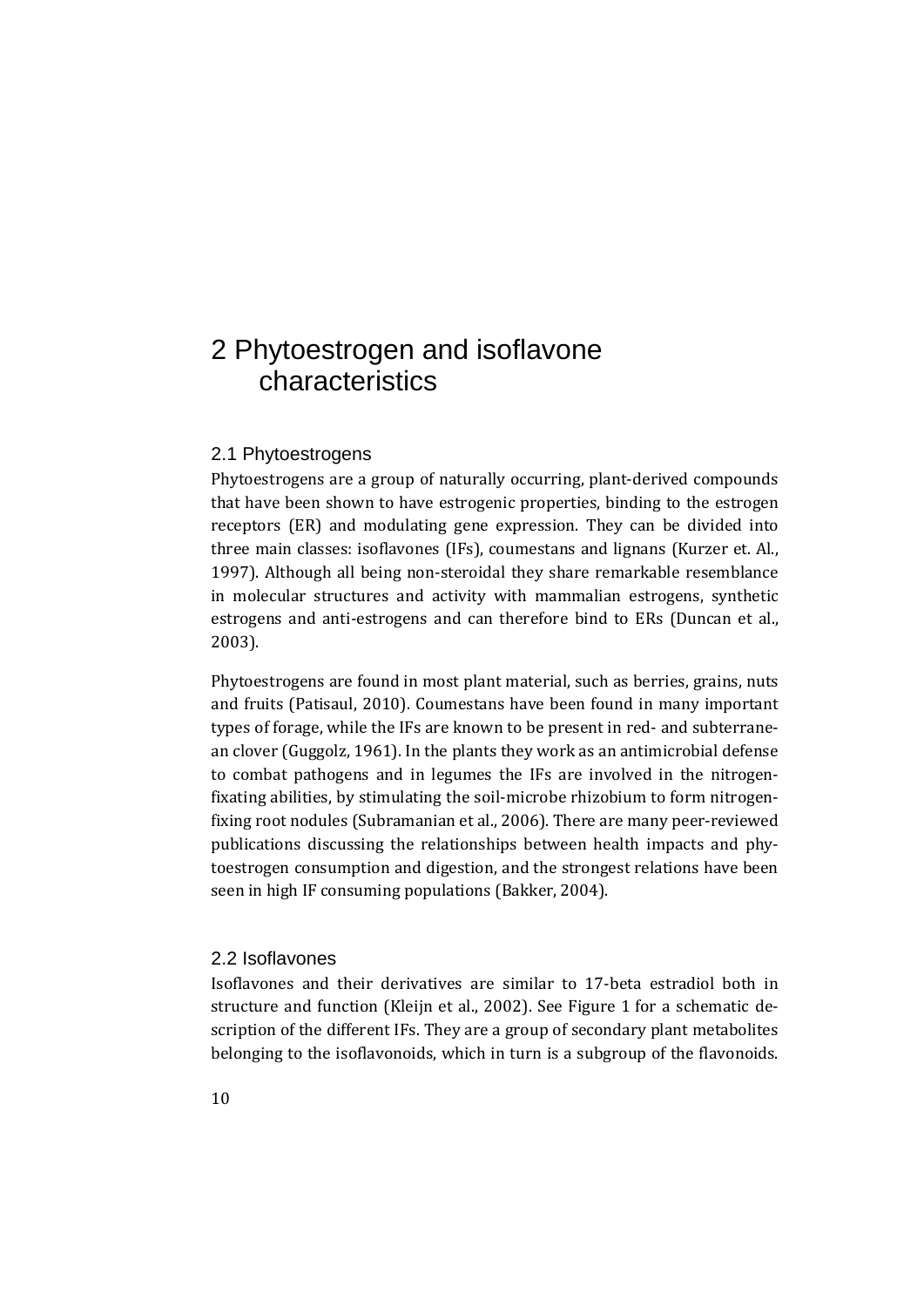The IF sources are generally more limited as to those of other phytoestrogens, as they are more abundant in plants belonging to the Fabacae family (Patisaul, 2010). Soy is for humans essentially the only relevant nutritional source of IF's compounds. There are however other high content IF sources, although these are not foodstuff for humans, but are rather forage legumes widely used as cattle feed, such as red clover (Messina et al., 2006).

#### 2.3 Chemical structure of the isoflavones in soy and clover

There are three main IFs in soy; genistein (4',5,7-trihydroxyisoflavone), daidzein (4',7-dihydroxyisoflavone), and glycitein (4',7-dihydroxy-6-methoxyisoflavone), (Figure 1)(Kurzer, 1997). They can be found in different conjugated forms depending on conditions, e.g. digestion, product handling and processing. The forms of the IFs in soy are the more biologically active aglycones (IFA) (genistein, daidzein and glycitein), and the non-active 7-*O*glucosides (IFG) (genistin, daidzin and glycitin) (Heinonen et al., 1999). The IFGs in soy and other plants are conjugated mainly with glucose, and 6"-*O*malonyl or 6"-*O-*acetylglucose.

Soy and clover have different IF profiles. The commonest IFs in clover are the less estrogenic precursors and 4'-methyl ethers of daidzein and genistein; biochanin A (5,7-dihydroxy-4'methoxyisoflavone) and formononetin (7 hydroxy-4'-methoxyisoflavone), respectively (Kurzer, 1997; Heinonen, 1999). IFAs described above have similar biological activities, though at different degree, of which daidzein can be converted into a highly active metabolite (Jia, 2004).

#### 2.4 Isoflavone metabolites

By the colonic microflora genistein may be metabolized primarily into *p*-ethyl phenyl and daidzein to equol (4',7-dihydroxyisoflavan) and/or to Odesmethylangolensin (O-DMA), *p*-ethylphenol being non-estrogenic (Tham et al., 1998). Equol is the phytoestrogen of special interest, as it is similar in structure to estradiol, (Figure 2), and is suggested to have, among other positive health effects, strong cancer preventative effects (Setchell, 2006). With its chiral center positioned at C-3, equol is a molecule that exists as the enantiomers *R*-equol and *S*-equol, where *S*-equol has high affinity to the estrogen receptor β (ER- β), therefore having a strong estrogenic effect on the organisms (Setchell, 2005). It is this molecule´s ability to exist in two enantiomer forms that distinguishes it from the other IFs mentioned. Other IF metabolites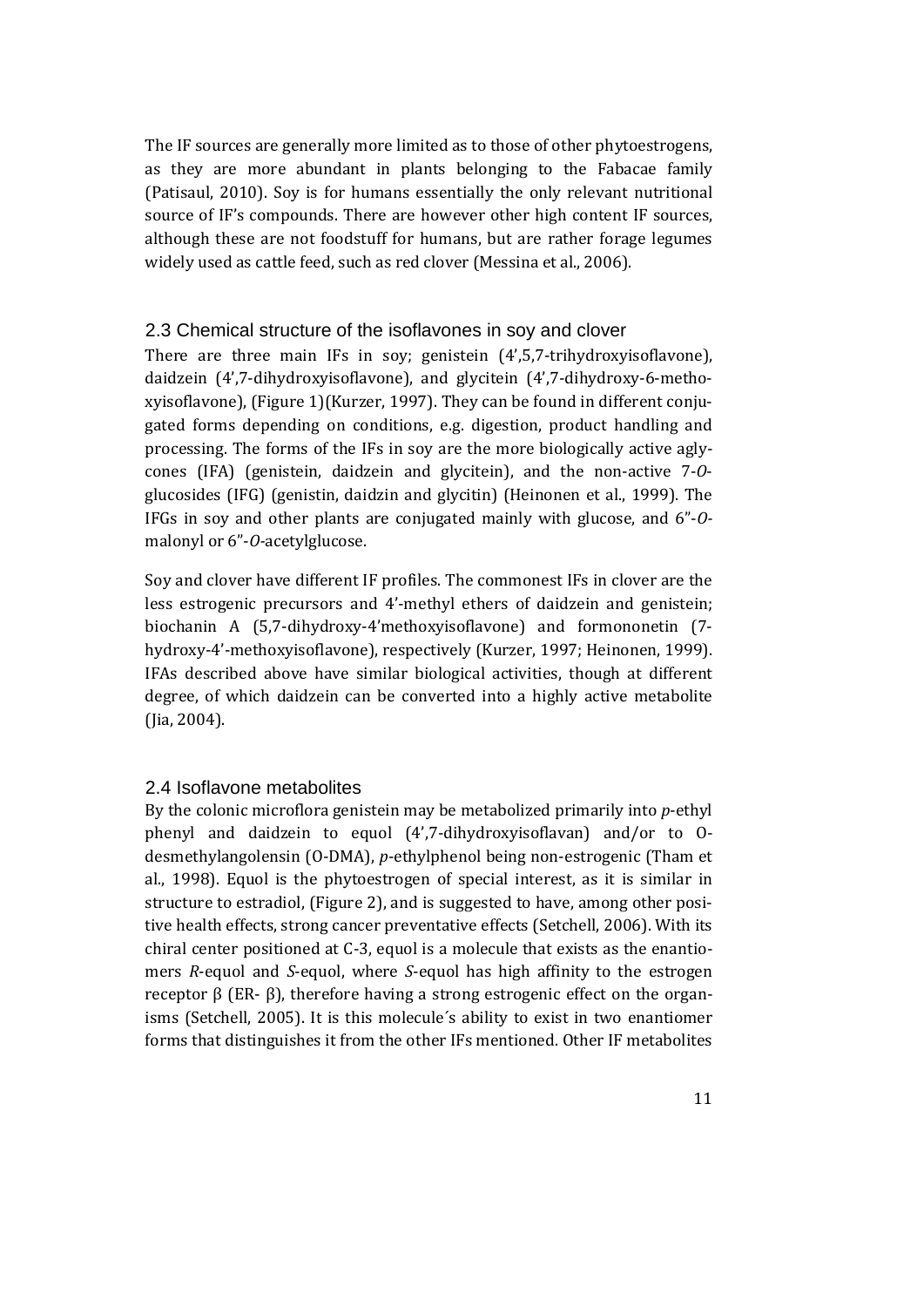do however exist, but with less activity than equol (Heinonen et al., 1999).



| <b>Compounds</b> | Rl | R2               | R3          | R4               |
|------------------|----|------------------|-------------|------------------|
| Genistein        | OН | н                | OН          | OН               |
| Daidzein         | н  | н                | OН          | OН               |
| Glycitein        | н  | OCH <sub>3</sub> | OН          | OН               |
| Genistin         | OН | Н                | O-glucoside | OН               |
| Daidzin          | Н  | Н                | O-glucoside | OН               |
| Glycitin         | Н  | OCH <sub>3</sub> | O-glucoside | OН               |
| Biochanin A      | OН | Н                | OН          | OCH <sub>3</sub> |
| Formonoetin      | Н  | Н                | OН          | OCH <sub>3</sub> |
|                  |    |                  |             |                  |

*Figure 1. Chemical structure of isoflavones, as aglycones, glucosides, and the precursors of the aglycones genistein and daidzein; biochanin A and formonoetin, respectively.* 



*Figure 2.Chemical structure of (A) equol and (B) estradiol.*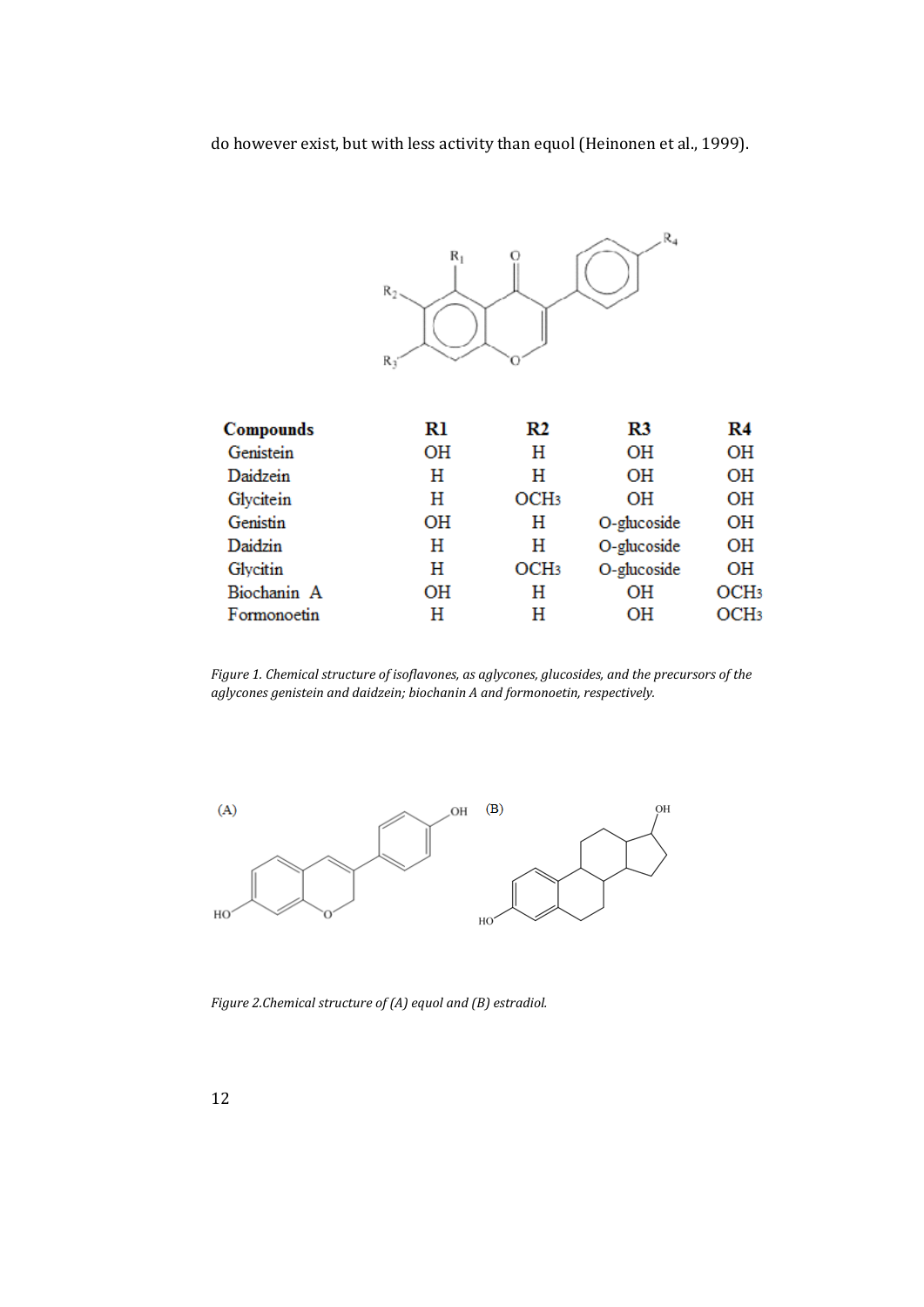# 3 Absorption, metabolism and mechanism of action

### 3.1 Absorption and metabolism

The metabolism of the IFs is primarily carried out by intestinal bacteria. There has been no observation of absorption by the epithelium of the intact IFGs, as they have higher molecular weight and hydrophilicity than their aglycones (Hendrich, 2002; Yuan et al., 2007). When ingested, the inactive IFGs are exposed to acidic and enzymatic hydrolysis by glycosidases in the small intestine (Figure 3)(Heinonen et al., 1999). The IFAs may be metabolized further through demethylation and reduction by gut bacteria.

Biochanin A can be demethylated in the liver to genistein that may continue tometabolize in the intestine to *p*- ethylphenol and other organic acids, e.g. acetic and melonic acids, by ring cleavage (Pfitscher et al., 2008). Formononetin is mainly demethylated to daidzein, which may subsequently be converted through reduction to become equol in the intestine. An alternative path that does not include the demethylation, involves reduction and ring fission to O-DMA. Other pathways may exist.

The IFAs and metabolites formed are then excreted via the urine or absorbed in the intestine and transported in the blood plasma (Heinonen et al., 1999). A small part of the aglycones enters the enetrohepatic circulation. In the liver they go through hydroxylation and conjugation to other more hydrophilic metabolites that can be secreted via the urine.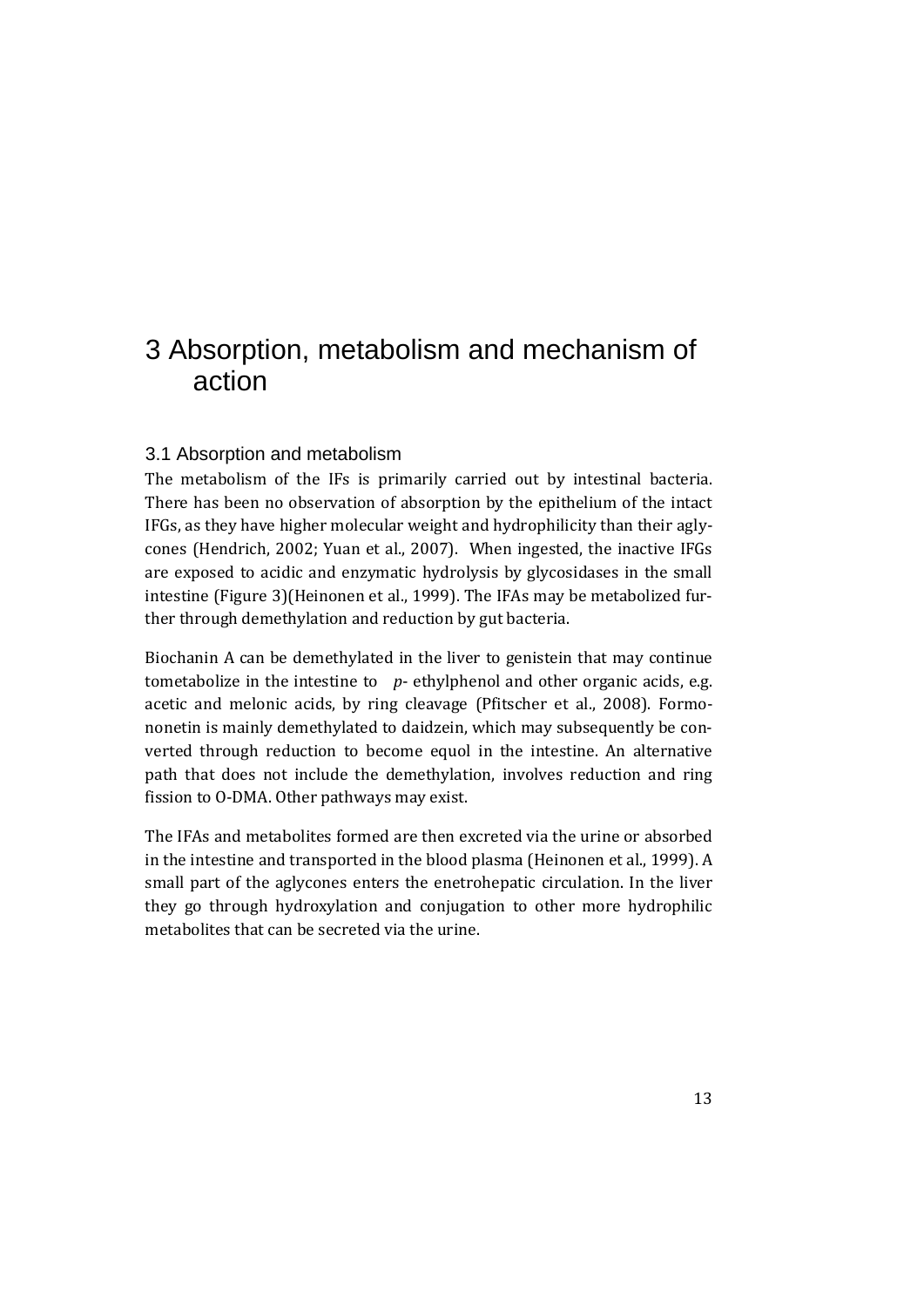

*Figure 3. Schematic description of the metabolism and absorption of the IFAs and IFGs. O-DMA= 0-desmethylangolensin.*

Since the metabolism of the IFs varies there is a limitation when quantifying the content in urine and/or plasma as a determination of soy ingestion (Hendrich, 2002). Individuals that can metabolize IFs into equol are referred to as "equol producers". The extent of the metabolic capacity varies among individuals as only about 30-50% of the total human population has the bacteria able to metabolize equol. Other mammals have not shown the same variety as humans in the ability to produce equol. This variation among the populations is believed to depend on multiple factors such as the bacterial composition in the intestinal tract, pH and redox potential in the small- and large intestine (Tärnvik, 2001). Antibiotic treatments have been recorded to eliminate equol production in individuals and germfree animals do not excrete the IF metabolites (Wiseman et al., 2004)

The nature of the diet influences the microflora diversity and their activity on metabolizing the IFs. It has ben suggested that a high total intake of dietary lipids may decrease the capacity to synthesize equol by the microbial flora (Rowland, 1999). The relationship between IFs and food matrix has however not been studied in any greater extent (Hendrich, 2002).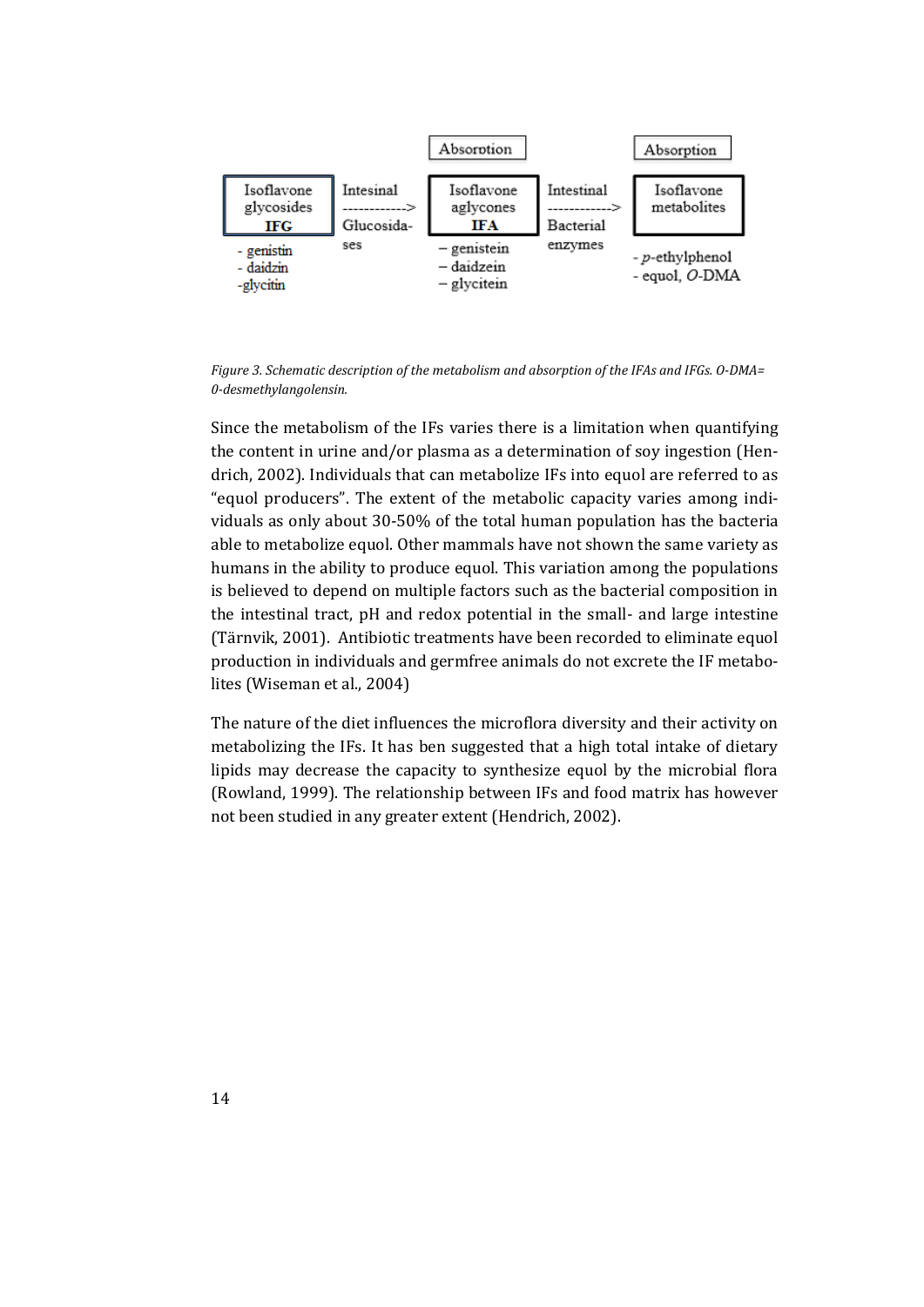### 3.2 Mechanisms of action

Genistein is the most studied phytoestrogen, as it is also the most biological active one (Tärnvik et al., 2001). To what extent the IFs can provide health effects depend on absorption, metabolism, cellular distribution and bioavailability (Hendrich, 2002). The metabolites have gained lots of interest as it is strongly suggested that those who are equol producers may have particular or extensive benefit from soy (Heinonen, 2003). The health effects are caused by different mechanisms of which can be described as those binding to ERs causing estrogenic or antiestrogenic effects, and those inhibit enzyme activity affecting production of hormones or hormone binding protein (Tärnivik et al., 2001). But there are also effects that are not hormone related, such as being antioxidants.

When studying the health effects of phytoestrogens, the ligands ability to antagonize the growth- promoting action of 17β- estradiol has received interest (Matsumura et,al., 2005). Genistein has at low concentrations been observed to enhance cell growth through ER, whilst at high concentrations (>10uM) cell growth is inhibited. IFs are generally weaker compared to the endogenous estrogen, but may be found in plasma concentrations 100-fold higher (Tham et al., 1998). The competition that arises between the phytoestrogens and the endogeneous estrogen for the ER may explain the antiestrogenic activity. This activity is a common behavior for many weak estrogens, and means that they bind to block estrogen activity that may cause hormone related diseases. IFs bind to ERβ and ERα with a diverse affinity compared to the endogenous estrogens that generally show no difference to affinity (Tärnvik et al., 2001). This could mean a targeting effect on body tissue with higher proportion ERβ such as bone and thymus in female, and prostate and vascular in male.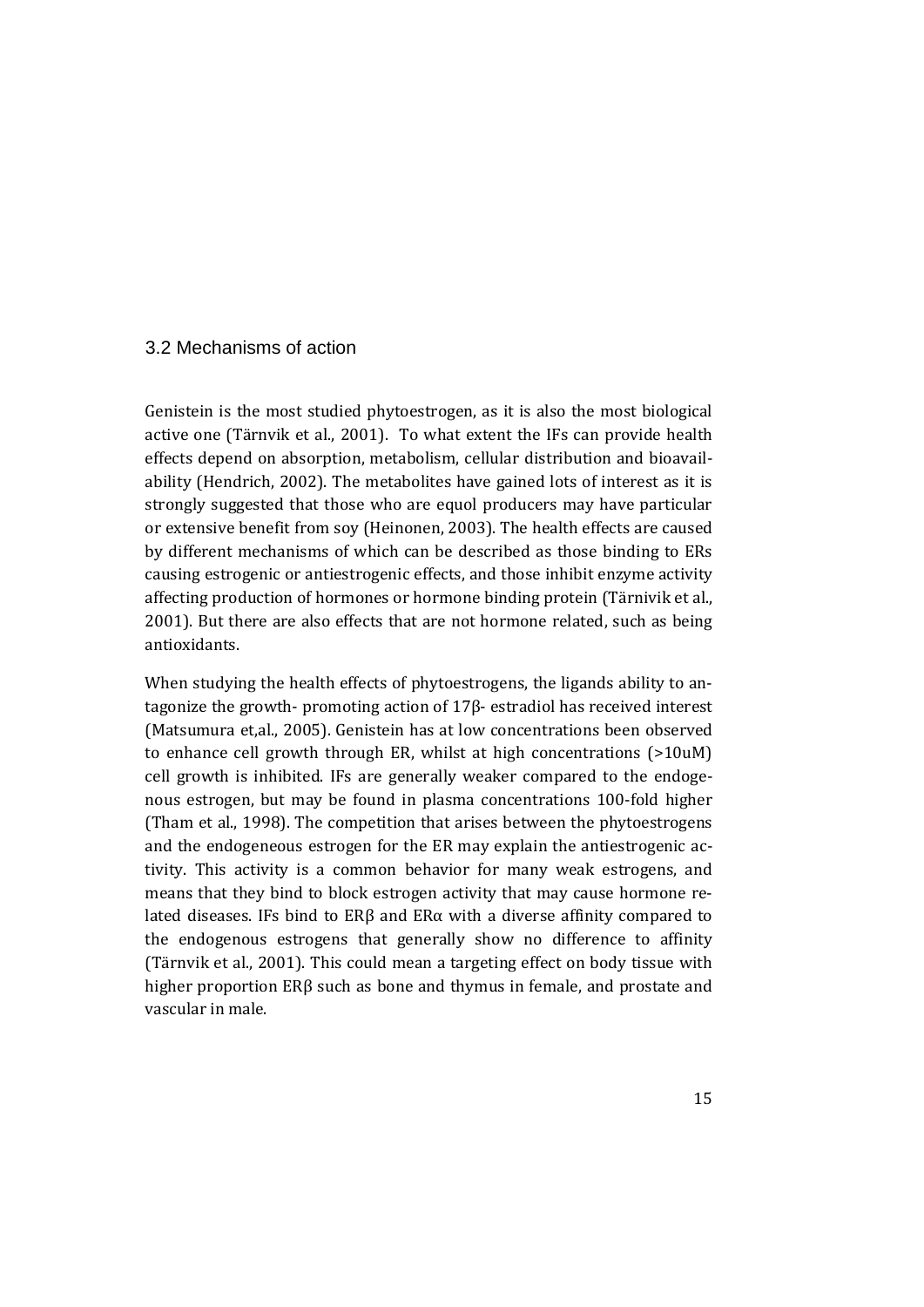Evidence supports that the IFs metabolites act with greater effect than those of their parent compounds (Rowland, 1999). Equol has been found to be three times as estrogenic in an endometrial tumor line as its parental compound daidzein. Also, equol decreased the estrogen-responsive *pS2* gene expression in MCF7 (a breast cancer cell line), daidzein did not show this activity. The *S*-equol enantiomer selectively binds to the ERβ with ca20% as much affinity as 17β- estradiol (Setchell et al., 2005). Equol is unique as it has selective estrogen action while also having the ability to be an antagonist of androgen action. The mechanisms are however not fully understood. The degree of effect and biological behavior by the IFs consumed has been shown to depend on the consumption amount and the individual's levels of endogenous estrogen (Setchell, 1999). Equol is also a more potent antioxidant compared to daidzein.

Further studies upon the mechanism of action are necessary in order to pin point the exact activity providing the eventual health effects caused by the discussed Isoflavones, as there is some confusion within the discussion of the subject (Matsmura, 2005).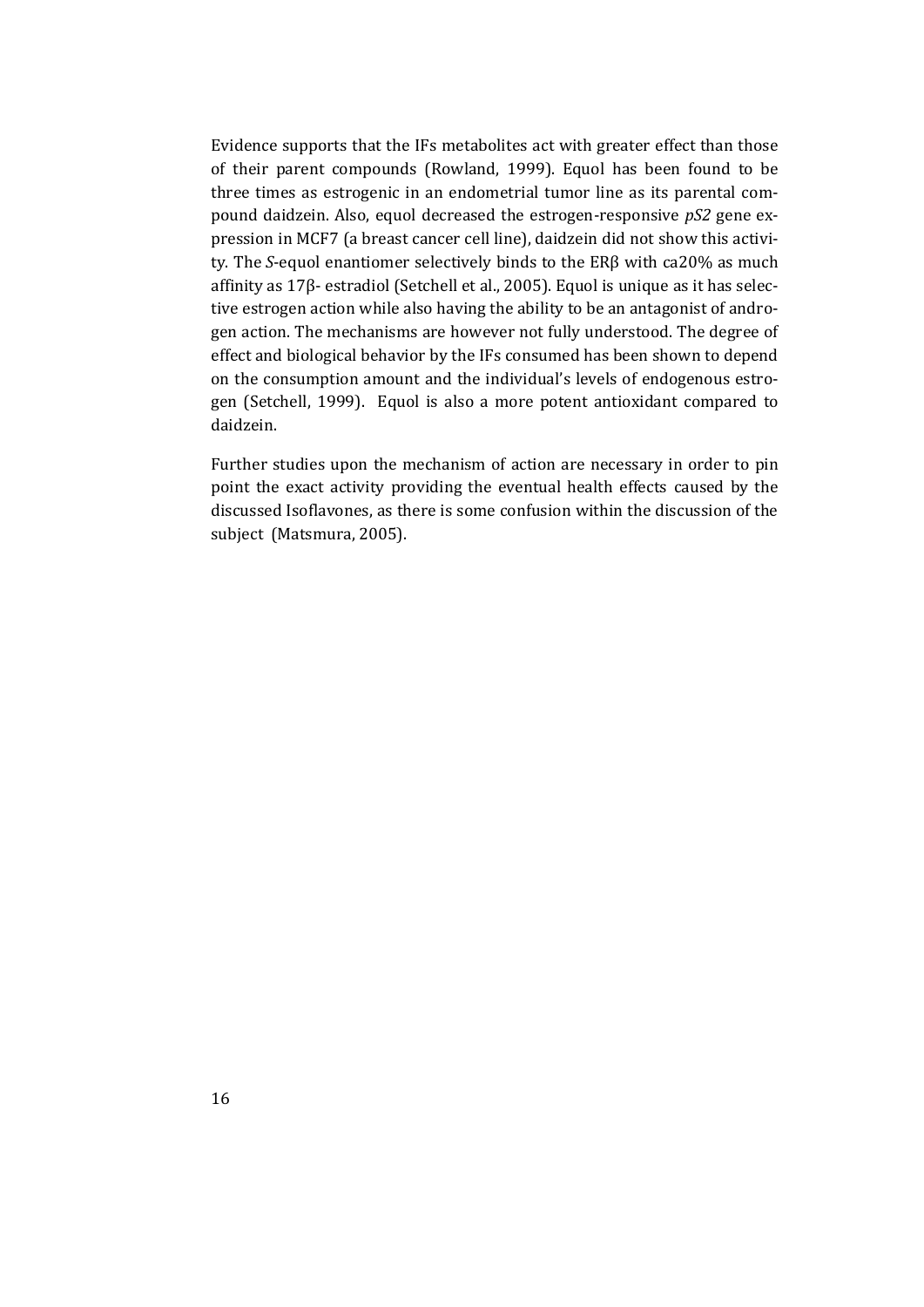# 4 Occurrence of isoflavones and their metabolites in soymilk

### 4.1 Isoflavone content in soybean

As mentioned, the IFs come in different chemical forms, but the IFs in soy occur primarily as β-glucosides in non-fermented soy foods. Only 2% occur as the biologically active aglycones. The distribution of IFs in soy is 50% genistein, 40% daidzein and 10% glycitein (Messina, 2010).

According to USDA (U.S Department of Agriculture) the genistein, daidzein and glycitein content in unprocessed mature soybeans is 81 mg/100g, 62 mg/100g and 15 mg/100g edible portion, respectively (USDA Database for the Isoflavone Content of Selected Foods, 2008). The data presented by USDA is collected from articles published in referred journals since 1999 containing analytic data for IFs in food. All data presented is converted to represent values for the biologically active IFAs. Mazur (1998) presents phytoestrogen levels in plant-derived foods given from a method using isotope dilution gas chromatography- mass spectrometry (ID-GC-MS-SIM), recognizing this method for being more specific when quantifying small concentrations of phytoestrogens compared to the commonly used high-performance liquid chromatography (HPLC) (Mazur, 1998).

IF concentrations in soy beans as well as in the soy end product will vary depending on several factors, such as location, daylight, stress and conditions of harvest as well as storage and product handling. In any plant material the IF content will vary depending on several factors. As Seguin et al. (2004) suggests; environmental factors do have great impact on IFs concentrations in soybean seeds (Seguin et al., 2004).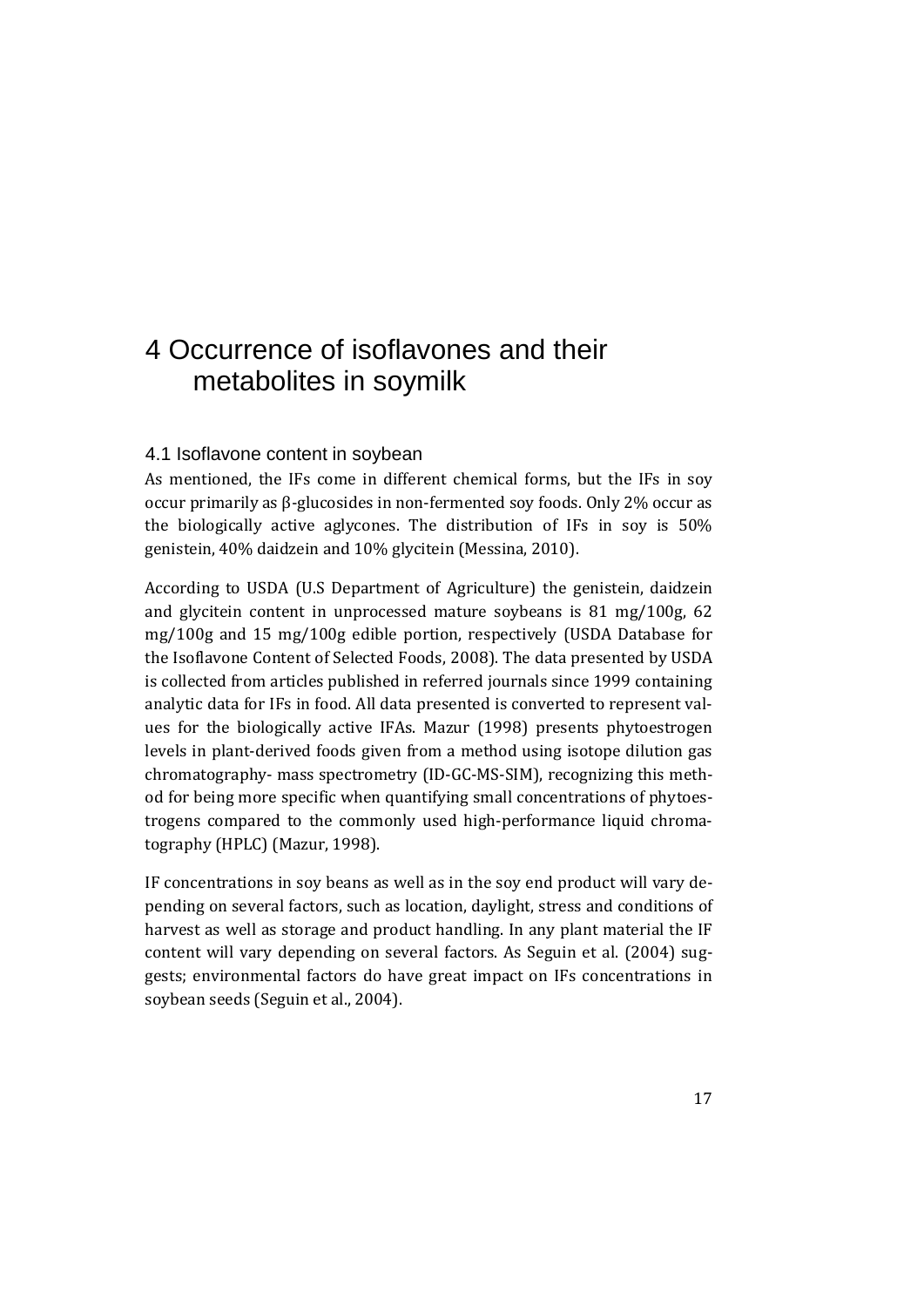### 4.2 Occurrence in soymilk

The IFGs generally remain unmodified during food processing (Heinonen et al., 2003). Most IFs consumed in non-fermented soy foods, such as soymilk, are therefore not in the biologically active aglycone form.

The genistein, daidzein and glycitein content in soymilk (low fat, with added calcium, vitamins A and D) are 1.51 mg/100g, 1.01 mg/100g, 0.4 mg/100g edible portion respectively, reaching a total content of 2.56 mg IFs/100g. Nonfat soymilk contains less, with a total of 0.7mg IFs/100g (USDA Database for the Isoflavone Content of Selected Foods, 2008).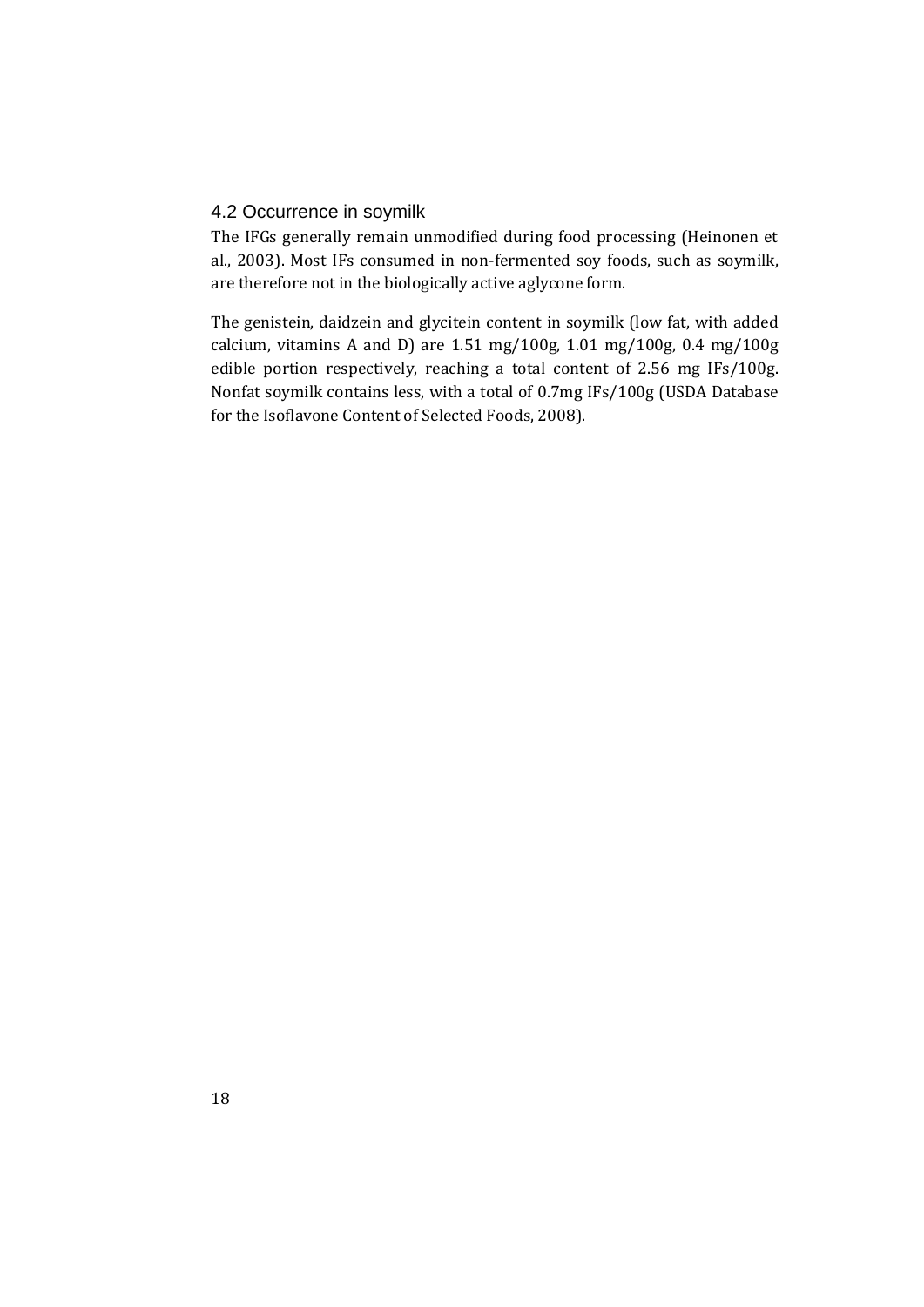# 5 Occurrence of isoflavones and their metabolites in cow's milk

### 5.1 Occurrence in animal feed

Most crops that are commonly used in large amounts as animal feed contain relatively high amounts of IFs (Lundh, 1990). The pasture forage legumes containing large amounts of IF are subterranean clover (*Trifolium subterraneum*), red clover (*Trifolium pratense*), soybean (*Glycine max*), and field bean (*Vicia faba*). In red clover the IF content is 0.5-2.5% of the dry matter. In green subterranean clover the content can be as much as 5% of the dry matter. The most common IFs in animal feed are formonoetin and biochanin A, followed by daidzein, genistein, glycitein, all mainly occurring as watersoluble glycoside conjugates. An increased interest for nitrogen-fixating crops within the organic agriculture has resulted in the increased IF content in the animal feed.

### 5.2 Occurrence in cow milk

According to USDA there is no formononetin present in milk with 2% fat. The same finding is documented for the other IFs (USDA Database for the Isoflavone Content of Selected Foods, 2008).

The phytoestrogens consumed by cattle are highly metabolized in the rumen (Steinshamn et al., 2008). IFs metabolites may therefore be present in the milk (Mustonen et al., 2009). The bovine's digestion of IFs allows for equol production. The concentration varies greatly, and as a result of the feed fed to organically raised cows there may be higher concentration of the IF metabolites in organic milk compared to non-organic.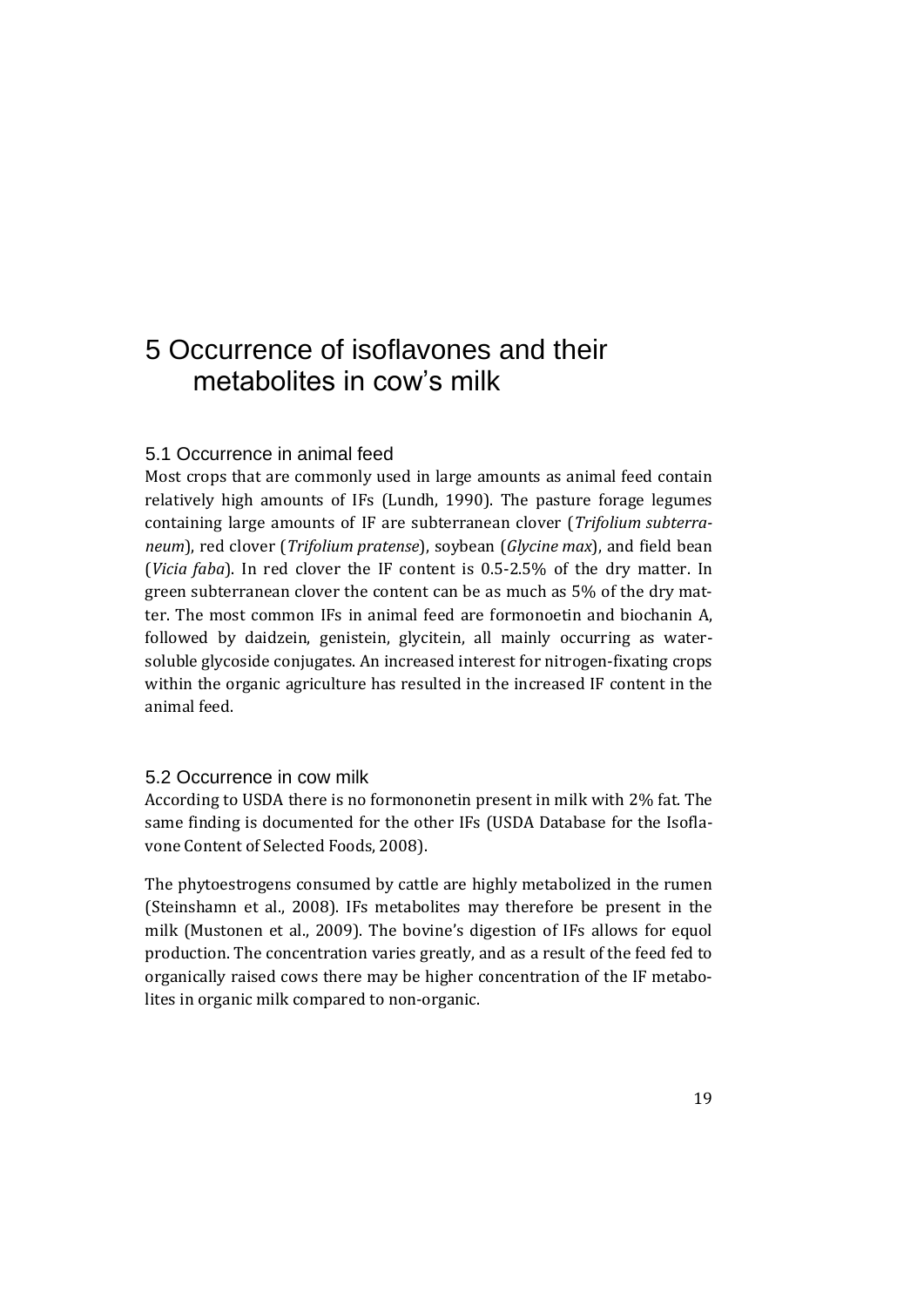The equol content has been measured to be 600-700μg/L in milk produced by cows given red clover silage feeding. These levels can be manipulated by harvest and feeding strategy. Biochanin A and formononetin are not found in any significant amount in soy. They are the main IFs in some clover, especially in clover grown in nitrogen poor soil. Depending on the conditions genistein is known to stimulate nitrogen-fixing bacteria (Bingham et, al., 1997).

In Finland, Hoikkala et al. (2007) quantified the equol concentration commercial skimmed Finnish milk and found concentration levels to be ca six times larger in organic milk compared to conventionally produced milk (411μg/L and 62μg/L, respectively) (Hoikkala et al., 2007). The higher content probably a result of higher legume content in the leys. Biochanin A and formonoetin were traced in the organic milk samples.

#### 5.3 Effects on the animal

Phytoestrogens and their estrogenic activities were recognized first in the 1940's when an outbreak in Australia occurred with infertility in ewes grazing on subterranean clover. It has been suggested that cattle are less sensitive to plant estrogens as they have not been recorded to show symptoms in the same degree as those seen in sheep (Lundh, 1990). This probably depends on the differences in metabolism and the degradation and conjugation rates affecting the sensitivity of the animal. The IF effect on cattle are of interest and should be taken into consideration when evaluating the effect of feed and harvest strategies.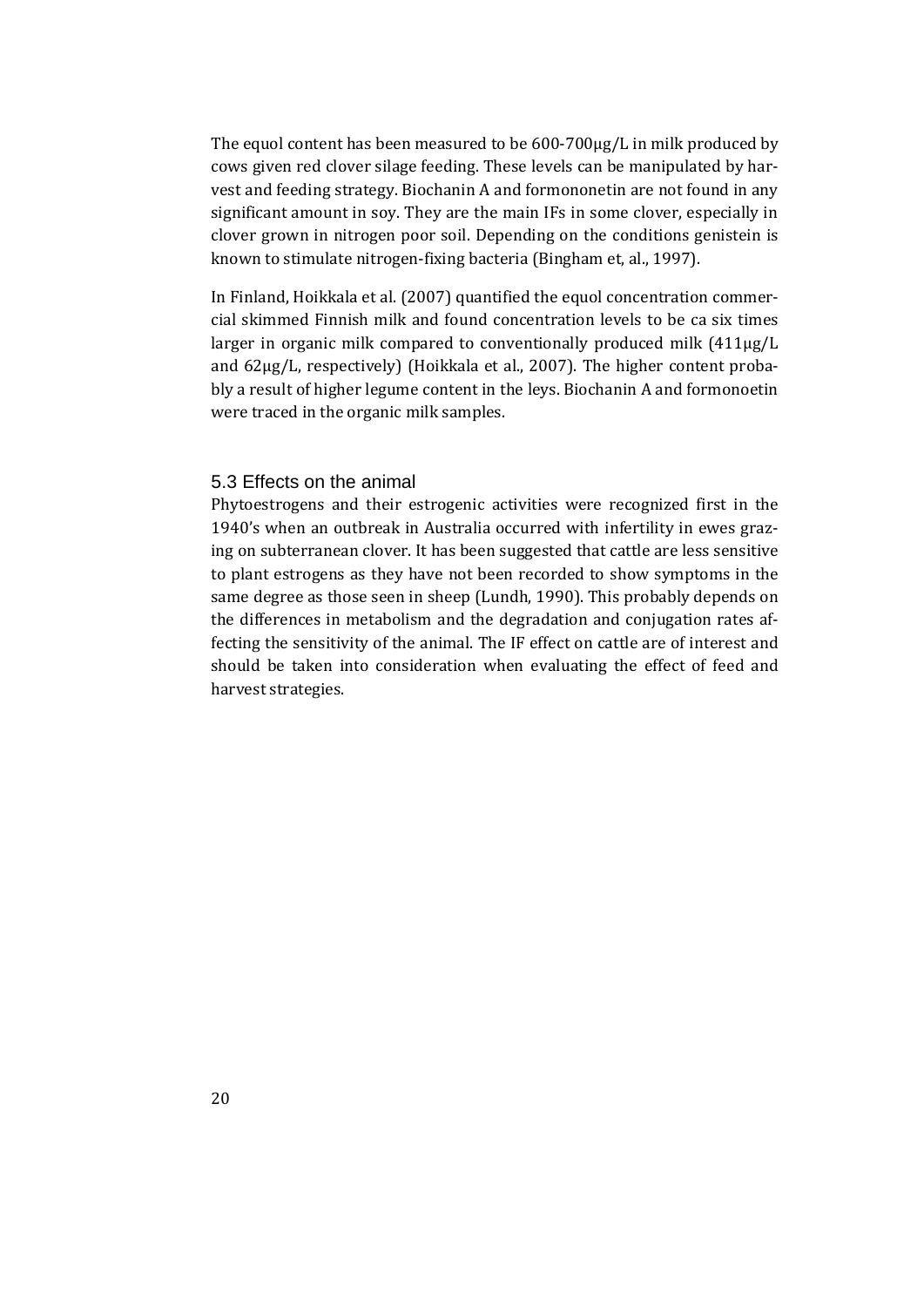# 6 Dietary intakes of phytoestrogens and isoflavones

Dietary intakes of phytoestrogens vary among populations. China and Japan have been known to have a higher intake of IFs (Setchell, 2006). The ability to produce equol has also ben seen to vary among the populations.

Consumers with traditional East Asian diets have the highest intake phytoestrogens, of which the majority is IFs (ca25-100mg/d), compared to those consuming traditional west diets (Bakker, 2004). Ca 50-55% of adults in Asian countries produces *S-*equol (Setchell, 2006). A diet that provides such high levels phytoestrogens causes plasma levels much higher than the endogenous estrogen (Tärnvik et al., 2001).

In standard Western diets, phytoestrogen content as a total is low. The IF intake of the average Western consumer is therefore also low (ca1-2mg/d) (Bakker, 2004). Only ca20-35% of Western adults produces *S*-equol from soy food or IFs supplements (Setchell, 2006). However, vegans in Western countries have a relatively high IF intake (ca75mg/d) (Bakker, 2004). Vegetarians in the same regions have higher frequencies of equol producers, ca 59% (Setchell, 2006). Consumers taking dietary phytoestrogen containing supplements are also recorded to have a higher IF intake.

In Scandinavia the total intake of phytoestrogens is relatively low, just a few hundred μg/day of which the majority is lignans from cereal, fruit, berries and vegetables (tärnvik, 2001).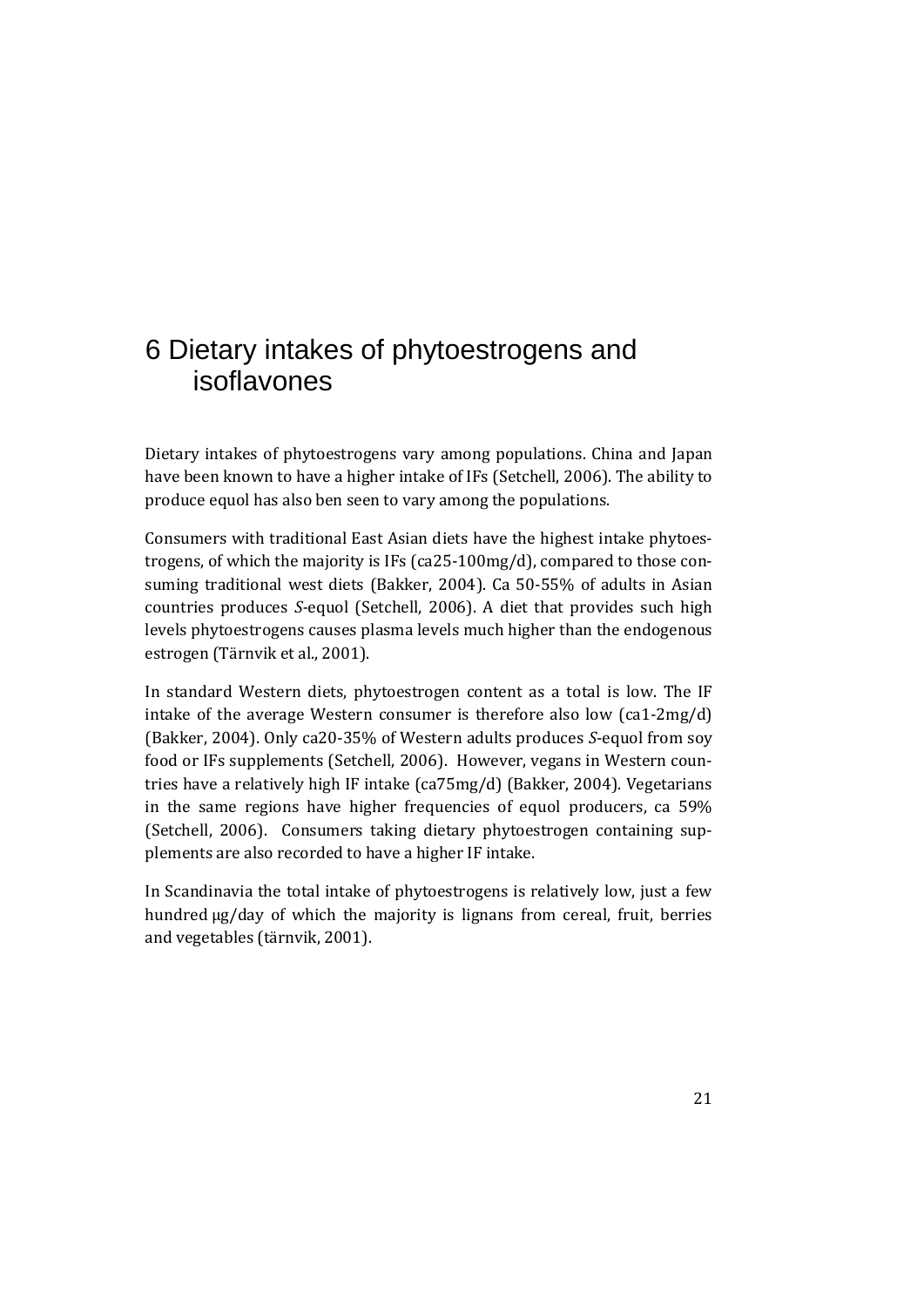# 7 Effects on human health

Prevalent western diseases such as hormone induced cancers, cardiovascular diseases and osteoporosis, and menopausal symptoms have been documented to be fewer in groups who consume more high IF content foods (Coward et al., 1993). Epidemiological studies regarding the associations between IF consumption and health benefits have however, despite many supportive studies, not ben consistently positive. Ingested IFs have been linked to beneficial effects regarding cell growth, and there are many studies presenting positive effects with animal as test objects.

#### 7.1 Cancer

Isoflavones have been suggested to decrease the risk of hormone induced cancers such as breast cancer and colon cancer.

#### **7.1.1 Breast cancer**

In western populations, breast cancer is the most common cancer in woman (Bingham et, al., 1997). Estrogen levels and breast cancer risk has ben strongly associated with each other, levels that will vary depending estrogen activity related to ovarian function. Short menstrual cycles, elevated age of first pregnancy- and menopause are factors that determine an increased risk. These factors do vary between women in east- and western populations (Tärnvik et al., 2001). Women in Asia have even been recorded to have 20-30% lower plasma concentrations of the endogenous estrogens.

There are epidemiological observations that show a significant lower risk of breast cancer in women from Asian populations compared to women in Western populations (Adlercreutz and Mazur, 1997). Focused observational studies have shown an inversed relationship between soy IFs consumption and breast cancer risk. Further support is the observation that after adaption of western diets in Asian woman who emigrated to the U.S.A the lower breast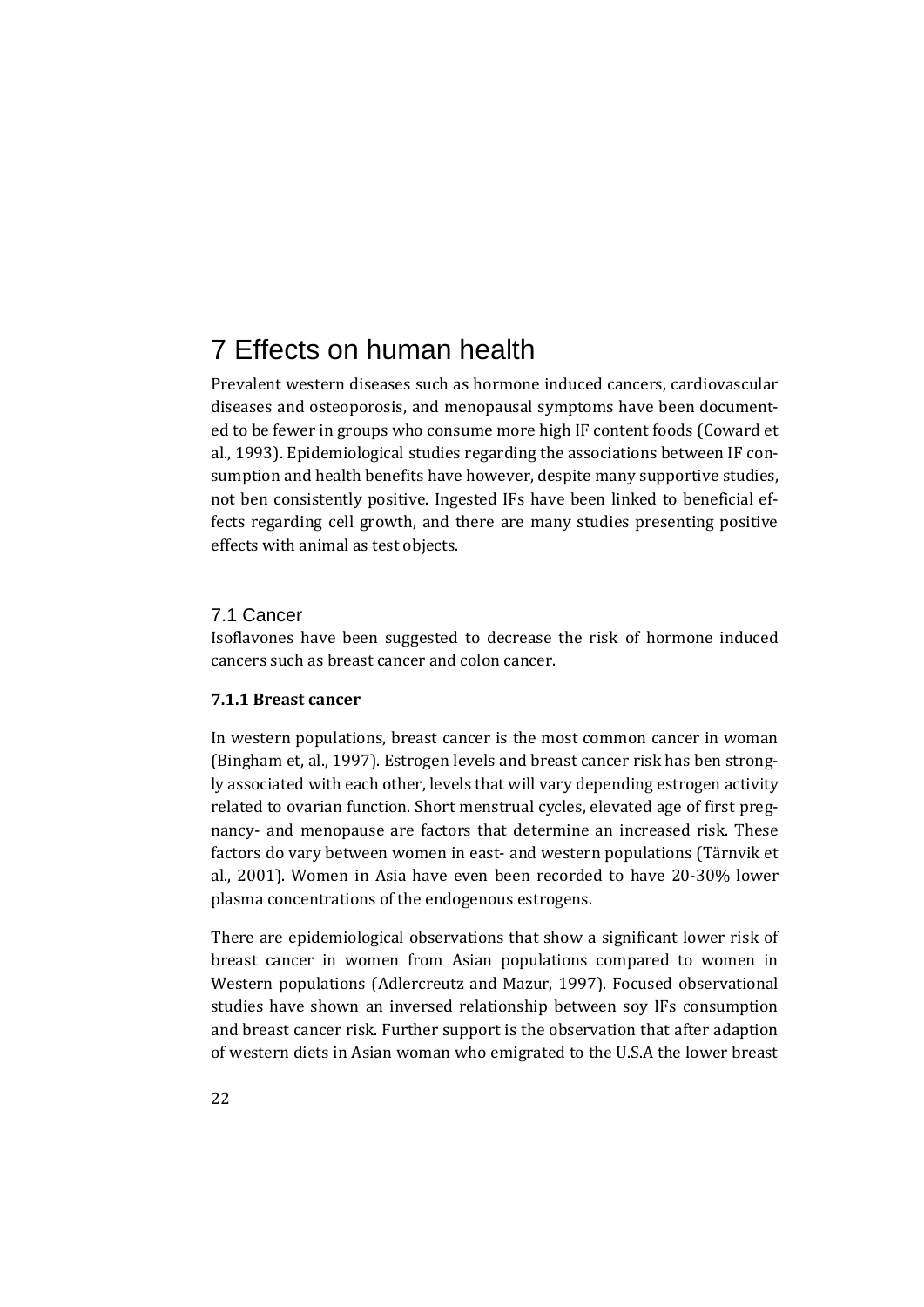cancer risk is lost. Indicating that the differences between the populations are about environmental- rather than genetic factors (Tham et al., 1998). Other support is that vegetarians, who in general consume more soy products and less animal products, also have a lower risk of gaining breast cancer (Duncan et al., 2003).

#### **7.1.2 Colon and prostate cancer**

Like breast cancer, colon and prostate cancer is also less frequent in men from Asian populations compared to those in western countries. High intake of IFs is proven by the higher concentration found in biological fluids of Asian men compared to European and western counterparts (Duncan et al., 2003).

### 7.2 Cardiovascular disease

There are many risk factors for development of cardiovascular disease, and hormonal status is one that is known (Bakker 2004). Many studies have ben able to show a relationship between IF consumption and low risk of cardiovascular disease (Tham et al., 1998). Consumption of soy may lower cholesterol levels, but if the IFs are responsible for this is still unclear (Bakker, 2004).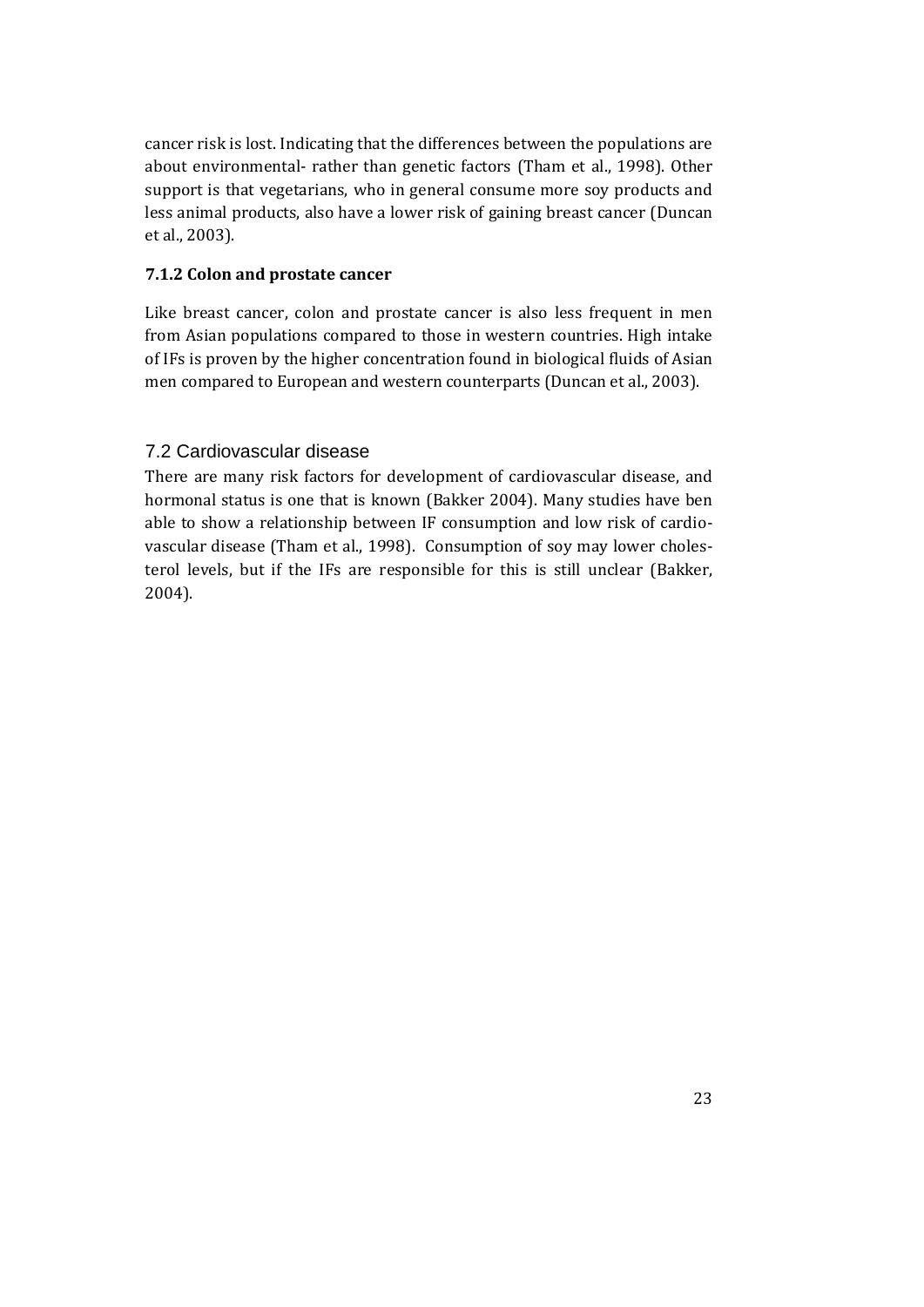# 8 Discussion

The aim of this article was to review the most common isoflavones and metabolites. Since we have seen that these substances vary amongst themselves in metabolic fates and nutritional sources it is relevant to observe closer the consumer patterns of these phytochemicals. Research on soybean and soy foodstuffs is extensive due to their high IF content. That IFs have the ability to generate effects on the host post ingestion seems to be out of discussion. However there are many contradictory results wheatear these are negative or positive, and to which extent. Given that the consumption levels vary to be high in the east and the fact that hormone related conditions are low in the populations, it is important to discuss the bioavailability and content in different foodstuffs.

Evaluation of the IF's health effects is complex and observation studies can be difficult, as it is not only the consumed IFs contents that differ between the populations, but entire diets. Further research is needed to evaluate the absolute effects of these compounds as well as the attributes of the individuals who would perhaps benefit from these. Many, if not most, studies discuss the positive health effects generated from IFs and their metabolites. There are many discussing the positive health effects regarding prevention of hormone induced cancers, such as breast cancer and prostate cancer, also other hormone related diseases and conditions such as cardiovascular diseases, osteoporosis, and menopausal difficulties. The studies that present negative health effects should also be investigated further.

When analyzing the effects of a single component in a foodstuff it is important to consider its complexity and that other factors may be responsible for any positive or negative health effect.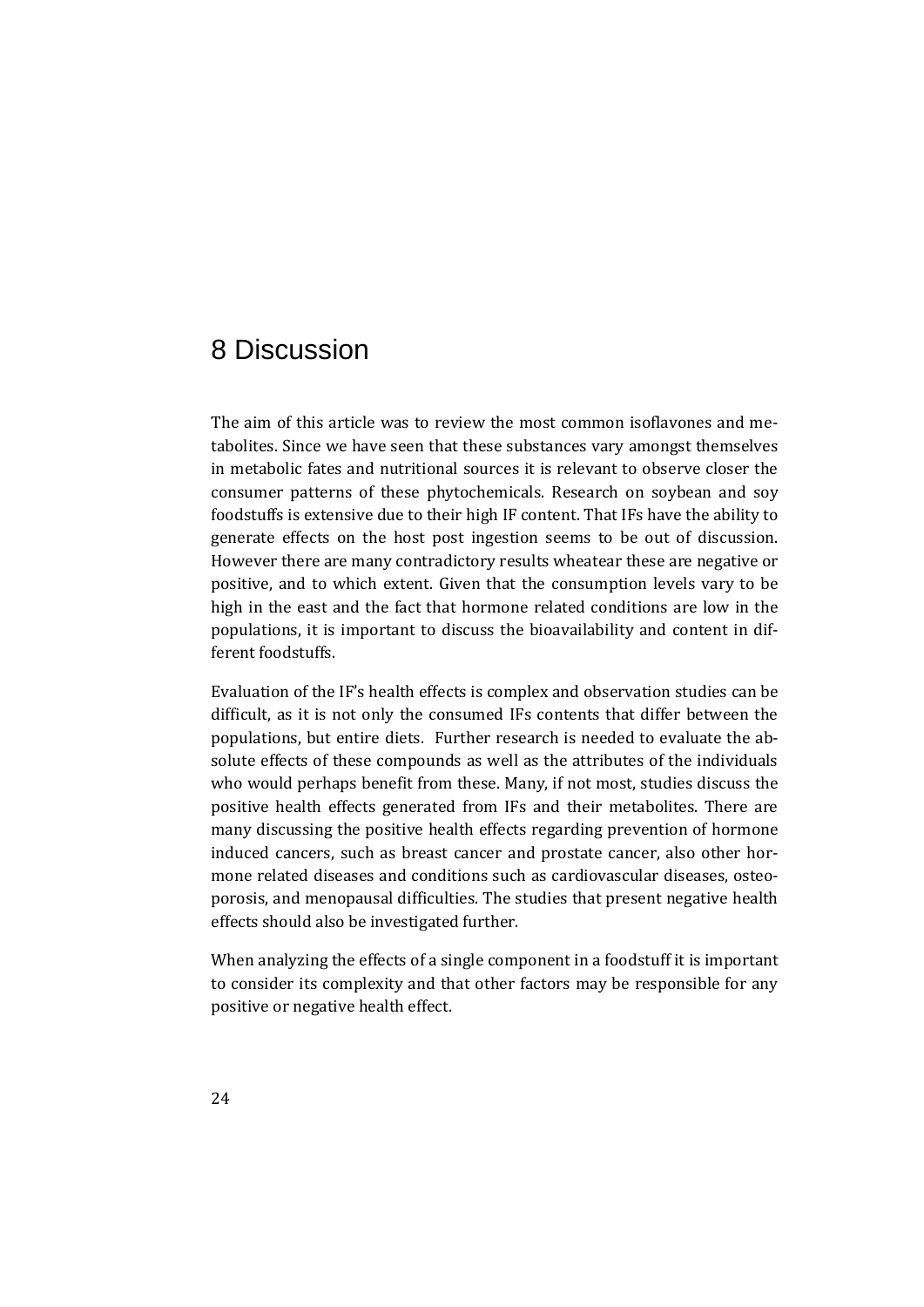Since much interest has fallen on the metabolites for their activity it seems only reasonable that sources for these are discussed. Bovine milk could be a source for eqoul for non-equol producers. Other foodstuff of animal origin could also be discussed as a potential source of IF metabolites.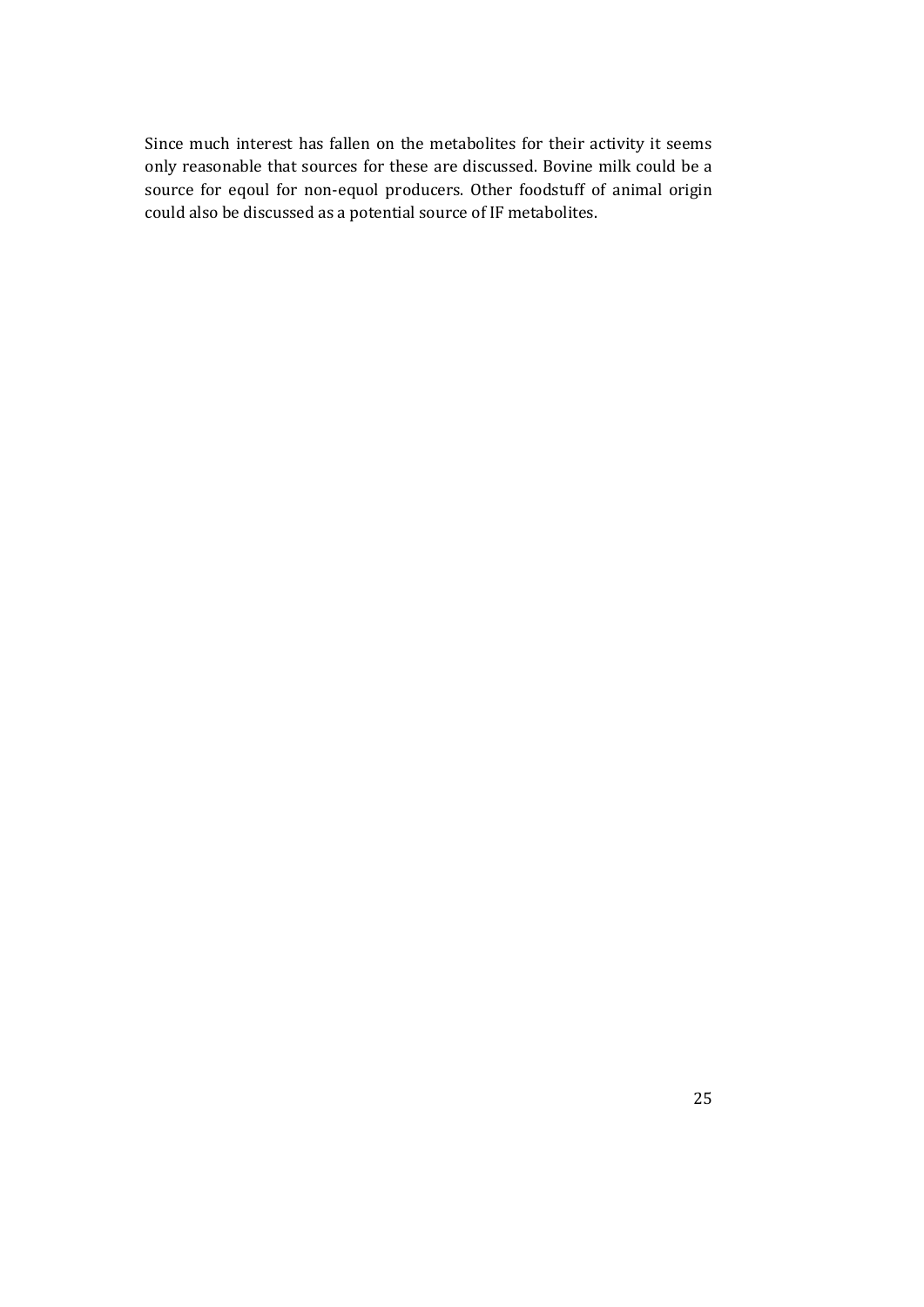# Literature Cited

Adlercreutz, H., Mazur, W. (1997). Phyto-oestrogens and Western diseases*. Ann. Med.,* Vol. 29, pg. 95–120.

Bakker, M.I. (2004). *Dietary intake of phytoestrogens.* Bilthoven: Inspectorate for Health Protection and Veterinary Health. (RIVM report 320103002/2004).

Bingham, S. A., Atkinson, C., Liggins, J., Bluck, L., Cowars, A. (1998). Phytoestrogens: where are we now? *British Journal of Nutrition,* Vol. 79, pg. 397-406.

Duncan, A.M., Phipps, W.R., Kurzer, M.S. (2003). Phyto-oestrogens. *Best Practice & Research Clinical Endocrinology & Metabolism*, Vol. 17, pg. 253-271.

Guggolz, J., Livingston, A.L., Bickoff, E.M. (1961). Detection of Daidzein, Formononetin, Genistein, and Biochanin A in Forages. *Agricultural and Food Chemitry,* Vol. 9, pg. 330- 332.

Tham, D.M., Gardner, C.D., Haskell, W.L. (1998). Potential health benefits of didetary phytoestrogens: A review of the clinical, epidemiological, and mechanistic evidence. *The Journal of Clinical Endocrinology & Metabolism,* Vol. 83, pg.2223–2235.

He, F.-J., Chen, J.-Q. (2013). Consumption of soybean, soy foods, soy isoflavones and breast cancer incidence: Differences between Chinese women and women in Western countries and possible mechanisms. *Food Science and Human Wellness,* Vol. 2, pg.146– 161.

Heinonen, S., Wähälä, K., Adlercreutz, H. (1999). Identification of isoflavone metabolites dihydrodaidzein, dihydrogenistein, 6′-OH-O-dma, and cis-4-OH-equol in human urine by gas chromatography–mass spectroscopy using authentic reference compounds. *Analytical Biochemistry,* Vol. 274, pg. 211–219.

Heinonen, S.-M., Hoikkala, A., Wähälä, K., Adlercreutz, H. (2003). Metabolism of the soy isoflavones daidzein, genistein and glycitein in human subjects: Identification of new me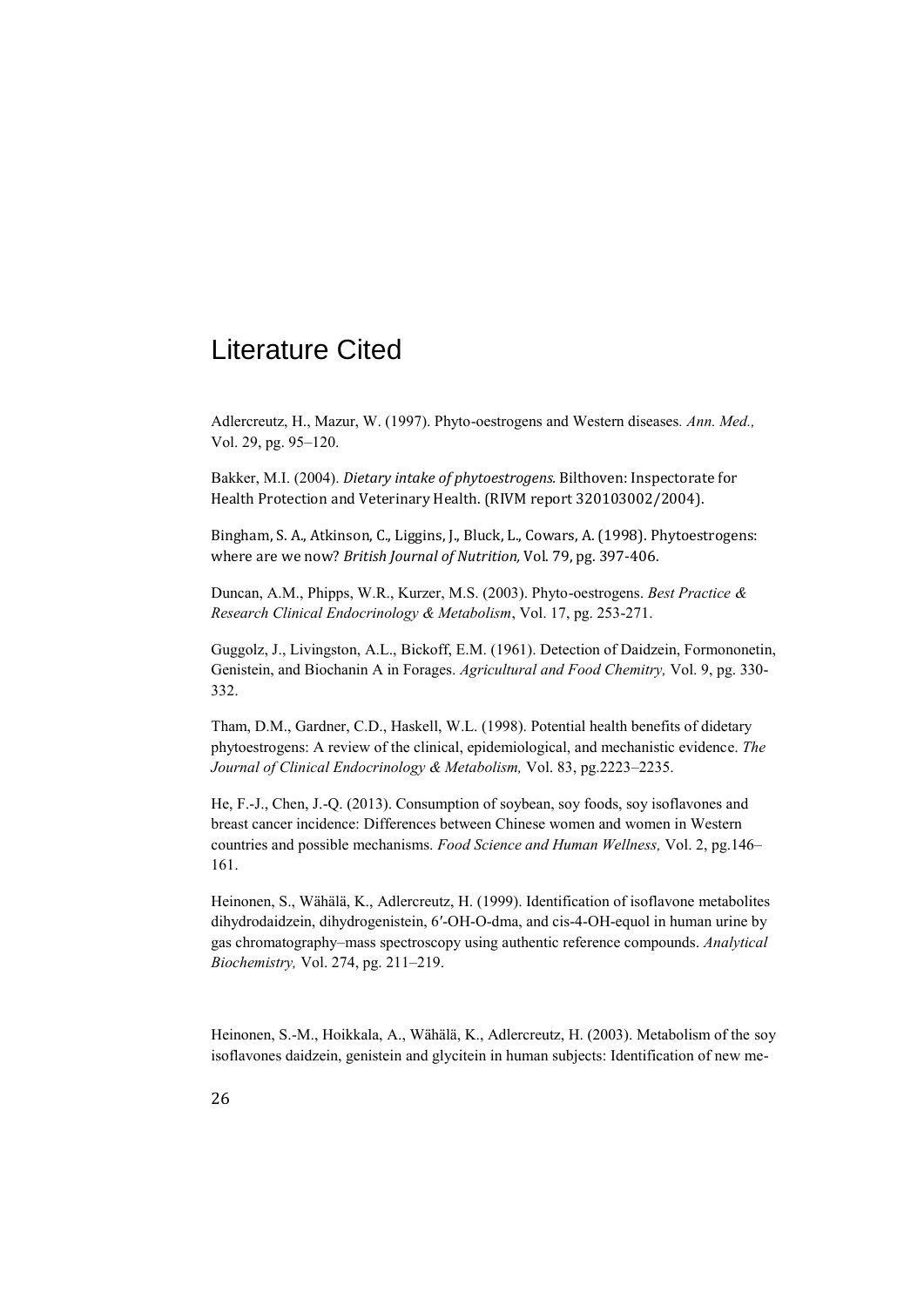tabolites having an intact isoflavonoid skeleton. *The Journal of Steroid Biochemistry and Molecular Biology,* Vol. 87, pg. 285–299.

Hendrich, S. (2002). Bioavailability of isoflavones. *Journal of Chromatography B, Analytical and Biomedical Aspects of Natural Compounds with Estrogenic Activity,* Vol. 777, pg. 203–210.

Hoffman, J.R., Falvo, M.J. (2004). Protein- which is the best? *Journal of Sports Science and Medicin,* vol.3, pg. 118-130.

Hoikkala, A., Musonen, E., Saastamolnen, I., Jokela,, T., Taponen, J., Hannu, S., Wähälä, K. (2007). High levels of equol in organic skimmed Finnish cow milk. *Molecular Nutrition and Food Research*, Vol. 51, pg. 782-786.

Jia, X., Chen, J., Lin, H., Hu, M. (2004). Disposition of flavonoids via enteric recycling: enzyme-transporter coupling affects metabolism of biochanin A and formononetin and excretion of their phase II conjugates. *Journal of Pharmacology and Experimental Therapeutics*. Vol. 310, pg. 1103–1113.

Kleijn, M.J.J. de, Schouw, Y.T. van der, Wilson, P.W.F., Grobbee, D.E., Jacques, P.F. (2002). Dietary intake of phytoestrogens is associated with a favorable metabolic cardiovascular risk profile in postmenopausal U.S. women: The framingham study. *Journal of Nutrition,* Vol. 132, pg. 276–282.

Knight, D.C., Eden, J.E., (1996). A review of the clinical effects of the phytoestrogens. *Obsterics&Gynecology,* Vol.87, pg.897-904.

Kurzer, M.S., Xu, and X. (1997). Dietary phytoestrogens. *Annual Review of Nutrition,* Vol.17, pg. 353–381.

Lichtenstein, A.H. (1998). Soy protein, isoflavones and cardiovascular disease risk. *Journal of Nutrition*, Vol. 128, pg. 1589–1592.

Lundh, T. (1999). *Uptake, metabolism and biological effects of plant estrogens in sheep and cattle.* Diss. Swedish University of Agricultural Sciences. Uppsala.

Matsmura, A., Ghosh, A., Popoe, G.S., Darbre, P.D. (2005). Comparative study of oestrogenic properties of eight phytoestrogens in MCF7 human breast cancer cells. *The Journal of Steoroid Biochemistry and Molecular Biolog.* Vol. 9, pg. 431-443.

Mazur, W. (1998). Phytoestrogen content in foods. *Ballière's Clinical Endocrinology and Metabolism,* 12, pg. 729-742.

Messina, M., Nagata, C., Wu, A.H. (2006). Estimated Asian adult soy protein and isoflavone intakes. *Nutrition and Cancer,* Vol. 55, pg. 1–12.

Messina, M., Messina, V. (2010). The Role of Soy in Vegetarian Diets. *Nutrients,* Vol. 2, pg. 855–888.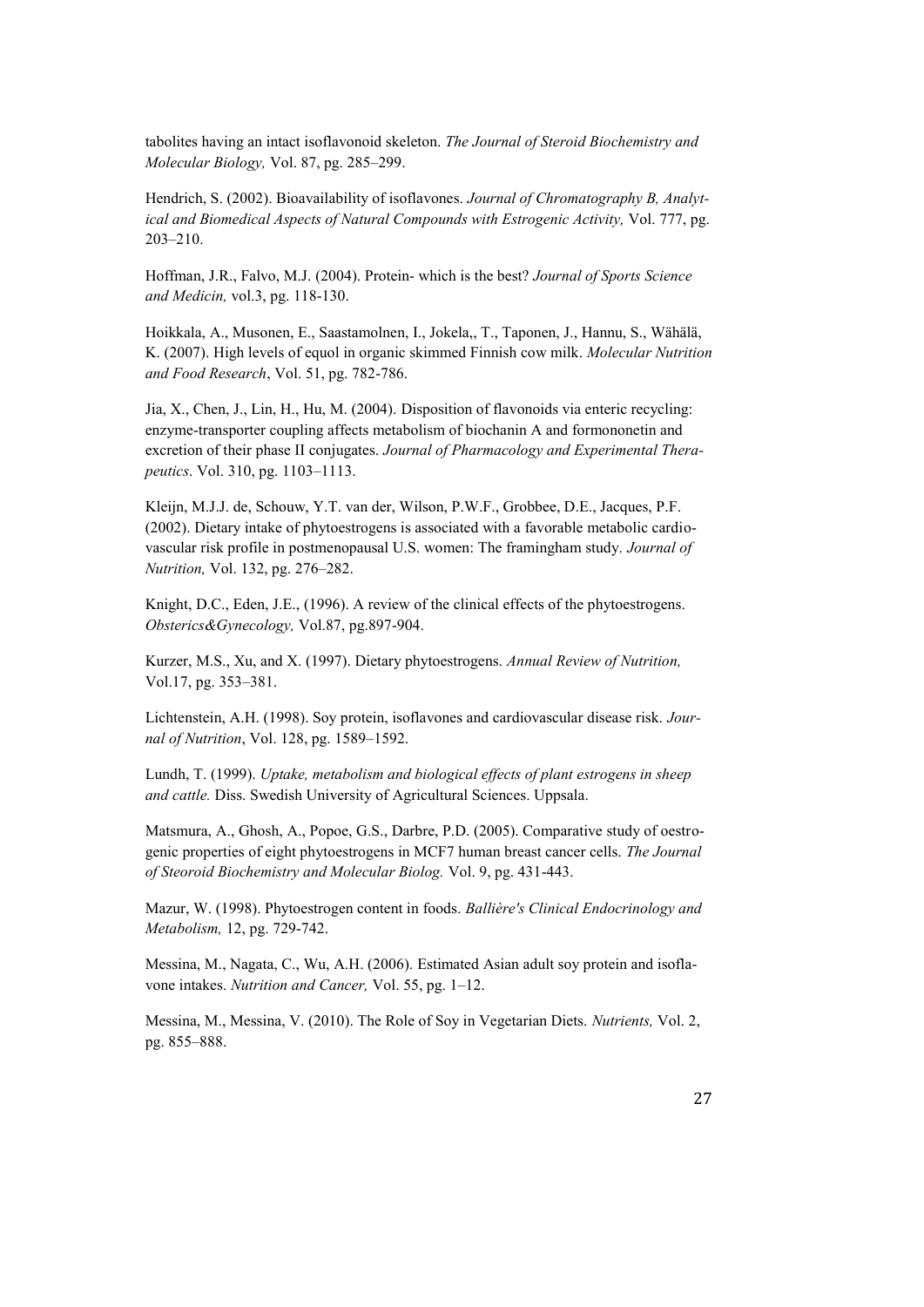Mustonen, E.A., Tuori, M., Saastamoinen, I., Taponen, J., Wähälä, K., Saloniemi, H., Vanhatalo, A. (2009). Equol in milk of dairy cows is derived from forage legumes such as red clover. *British Journal of Nutrition,* Vol. 102, pg. 1552–1556.

Patisaul, H.B., Jefferson, W. (2010). The pros and cons of phytoestrogens. *Front Neuroendocrinol,* Vol. 31, pg. 400–419.

Pfitscher, H.V., Reiter, E., Jungbauer, A. (2008). Receptor binding and transactivation activites of red clover isoflavones and their metabolites. *Journal of Steroid Biochemistry and Molecular Biology,* Vol. 112, pg. 87-94.

Reinli, K., Block, G. (1996). Phytoestrogen content of foods- a compendium of literature values*. Nutrition Cancer,* Vol. 26, pg. 123–148.

Rowland, 1., Wiseman, H., Sanders, T., Adlercreutz, H., Bowey, E (1999). Metabolism of oestrogens and phytoestrogens: role of the gut microflora. *Biochemical Society Transactions,* Vol.27, pg.304-308.

Seguin, p., Zheng, W.J., Smith, D.L, Deng, W.H. (2004). Isoflavone content of soy bean cultivars grown in eastern Canada. *Journal of the Science of Food and Agriculture,* Vol. 84, pg. 1327-1332.

Setchell, K.D.R., Cassidy, A. (1999). Dietary Isoflavones: Biological effects and relevance to human health. *Journal of Nutrition,* Vol. 129, pg. 758S–767S.

Setchell, K.D., Clerici, C., Lephart, E.D., Cole, S.J., Heenan, C., Castellani, D., Wolfe, B.E., Nechemias-Zimmer, L., Brown, N.M., Lund, T.D., Handa, R.J., Heubi, J.E. (2005). S-Equol, a potent ligand for estrogen receptor  $\beta$ , is the exclusive enantiomeric form of the soy isoflavone metabolite produced by human intestinal bacterial flora. *The American Journal of Clinical Nutrition*, Vol. 81, pg. 1072–1079.

Setchell, K.D.R., Cole, S.J. (2006). Method of defining equol-producer status and its Frequency among vegetarians. *Journal of Nutrition*, Vol. 136, pg. 2188–2193.

Steinshamn, H., Purup, S., Thuen, E., Hansen-Møller, J. (2008). Effects of clover-grass silages and concentrate supplementation on the content of phytoestrogens in dairy cow milk. *Journal of Dairy Science,* Vol. 91, pg 2715-2725.

Subramanian, S., Stacey, G., Yu, O. (2006). Endogenous isoflavones are essential for the establishment of symbiosis between soybean and Bradyrhizobium japonicum. *The Plant Journal,* Vol. 48, pg. 261–273.

Tham, D.M., Gardner, C.D., Haskell, W.L. (1998). Potential Health Benefits of Dietary Phytoestrogens: A Review of the Clinical, Epidemiological, and Mechanistic Evidence. *The Journal of Clinical Endocrinology & Metabolism,* Vol. 83, pg. 2223–2235.

Tärnvik, T., Thuvander, A., Brunström, B., Glynn, A. (2001). *Fytoöstrogener- förekomt och effekter*. Uppsala: Livsmedelsverket (7/2001).